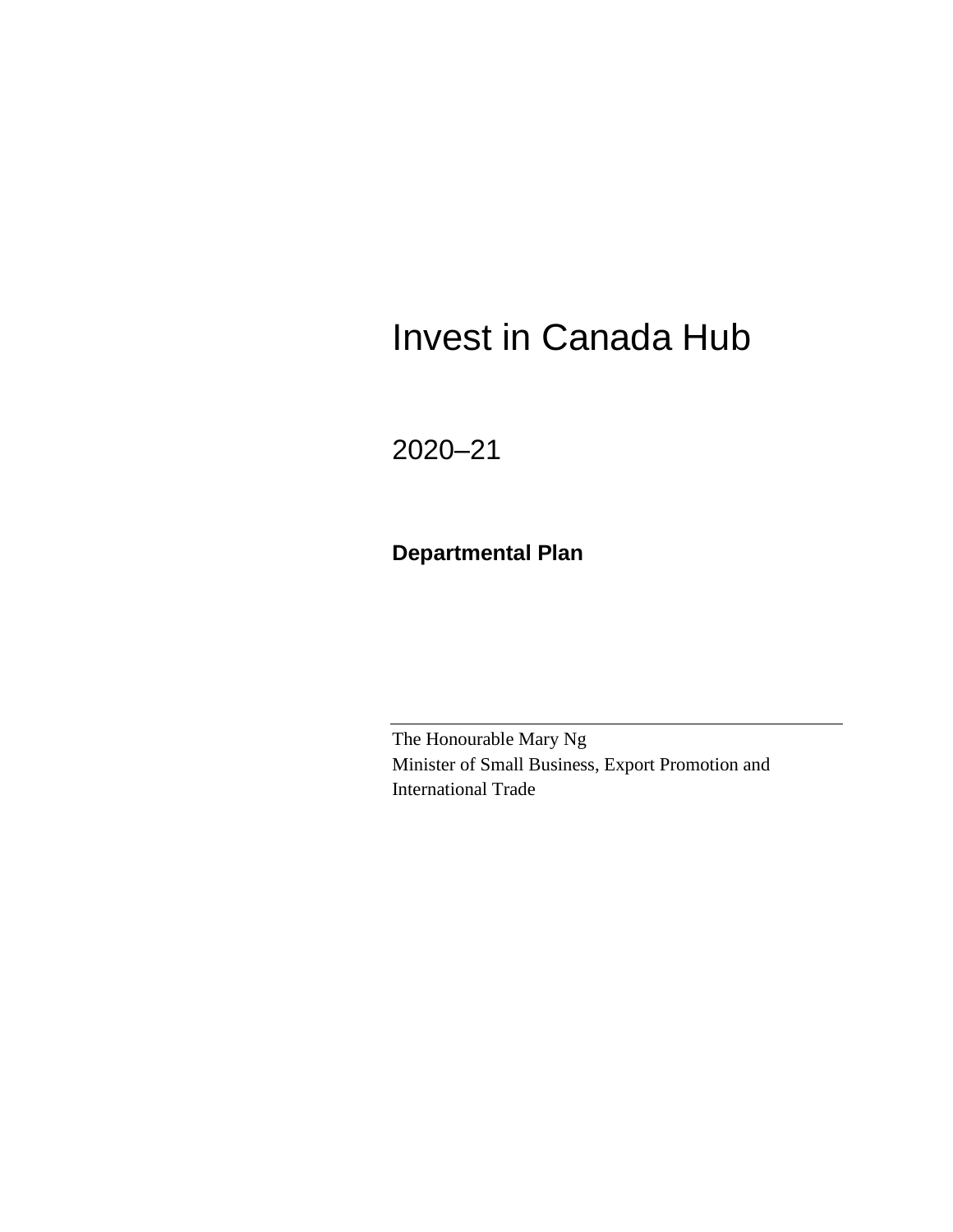Government of Canada catalogue Number: FR6-1E-PDF International Standard Serial Number (ISSN): 2561-6188 © Her Majesty the Queen in Right of Canada, as represented by the Minister of Small Business, Export Promotion and International Trade, 2020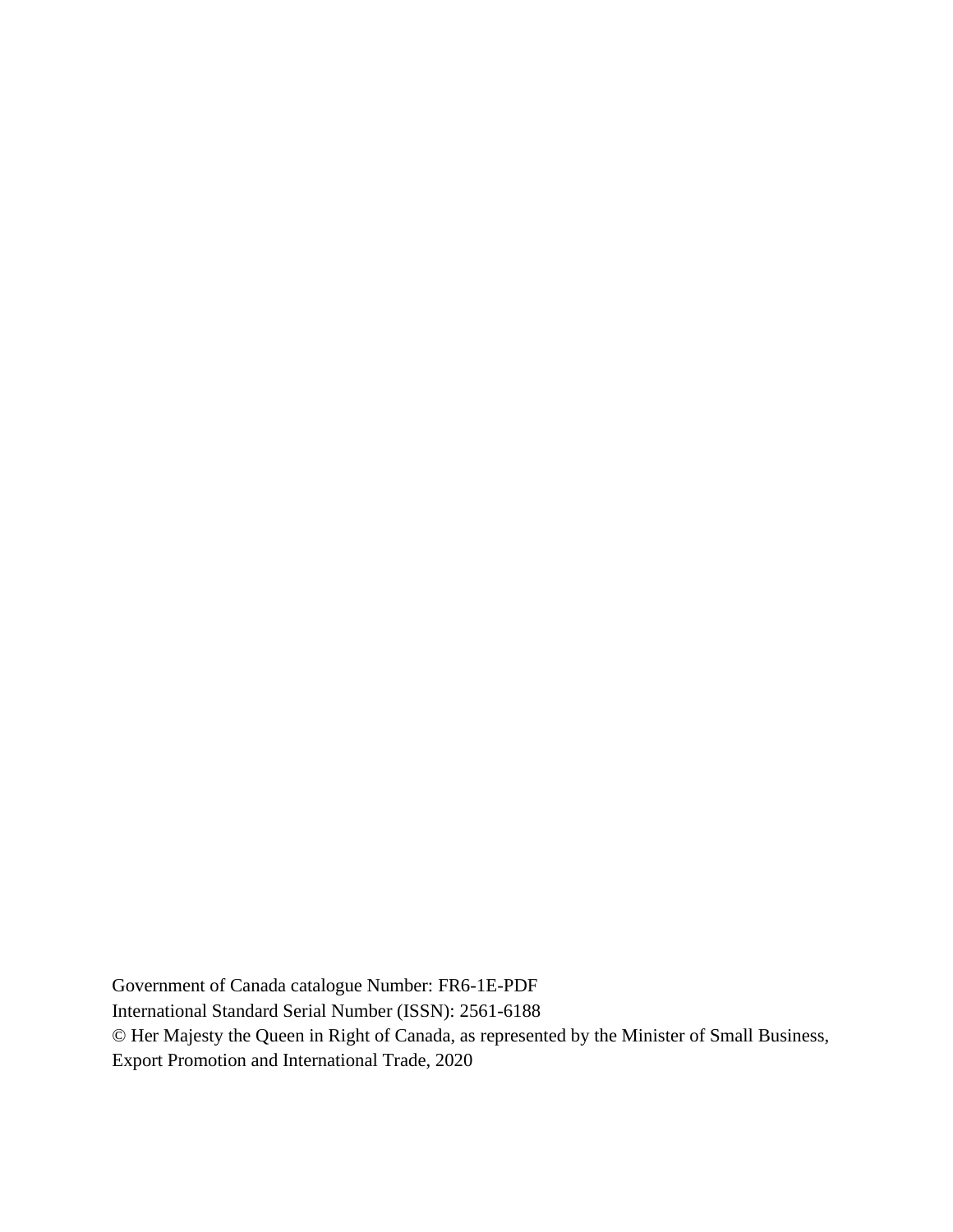### Table of contents

| Core responsibilities: planned results and resources, and key risks  9 |
|------------------------------------------------------------------------|
|                                                                        |
|                                                                        |
|                                                                        |
|                                                                        |
|                                                                        |
|                                                                        |
| Condensed future-oriented statement of operations22                    |
|                                                                        |
|                                                                        |
| Raison d'être, mandate and role: who we are and what we do 23          |
|                                                                        |
|                                                                        |
| Supporting information on the program inventory 26                     |
|                                                                        |
|                                                                        |
|                                                                        |
|                                                                        |
|                                                                        |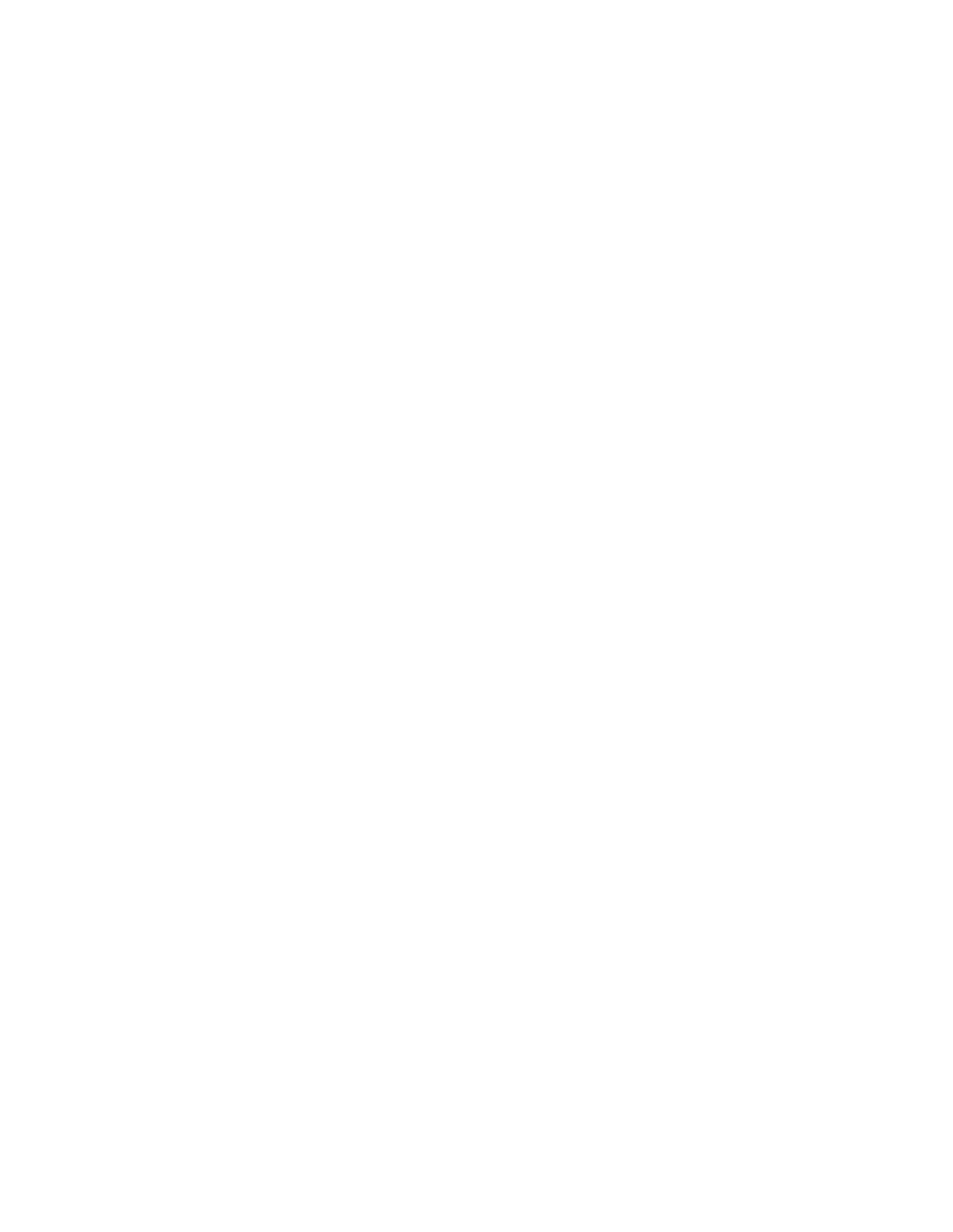### <span id="page-4-0"></span>From the Minister

As the Minister of Small Business, Export Promotion and International Trade, it is my job to promote Canada as a great place to invest in, while helping Canadian business owners and entrepreneurs grow into the global marketplace, creating good jobs for hardworking Canadians.

In today's increasingly connected economy, our government is working hard to help Canadian businesses stay competitive in the global marketplace – growing Canadian businesses and strengthening our national economy.

Canada is one of the best places in the world to do business.



We are in a very strong financial position, our innovation sector is thriving, and we have a very stable, low-risk business environment. With our highly-skilled, well-educated, and diverse workforce, we are a nation brimming with opportunity.

To help bring investments to Canada, two years ago our government launched Invest in Canada – our premiere investment promotion and attraction agency. This important work is accomplished by working with the Trade Commissioner Service – bringing together all levels of government to help global investors navigate Canada's business landscape.

Looking to the year ahead, I look forward to the new opportunities Invest in Canada will create as it continues to work with partners to build on its successes and accomplishments, attracting more investment from around the world to further strengthen our industries, our innovation, and our talent pool.

I will continue to provide Invest in Canada with direction and support to ensure it continues to deliver on its important mandate, strengthening our national economy and international brand.

It is my pleasure to present Invest in Canada's 2020-21 Departmental Plan, which provides an outline of its strategy to meet their priorities and results over the coming year.

### **The Honourable Mary Ng**

Minister of Small Business, Export Promotion and International Trade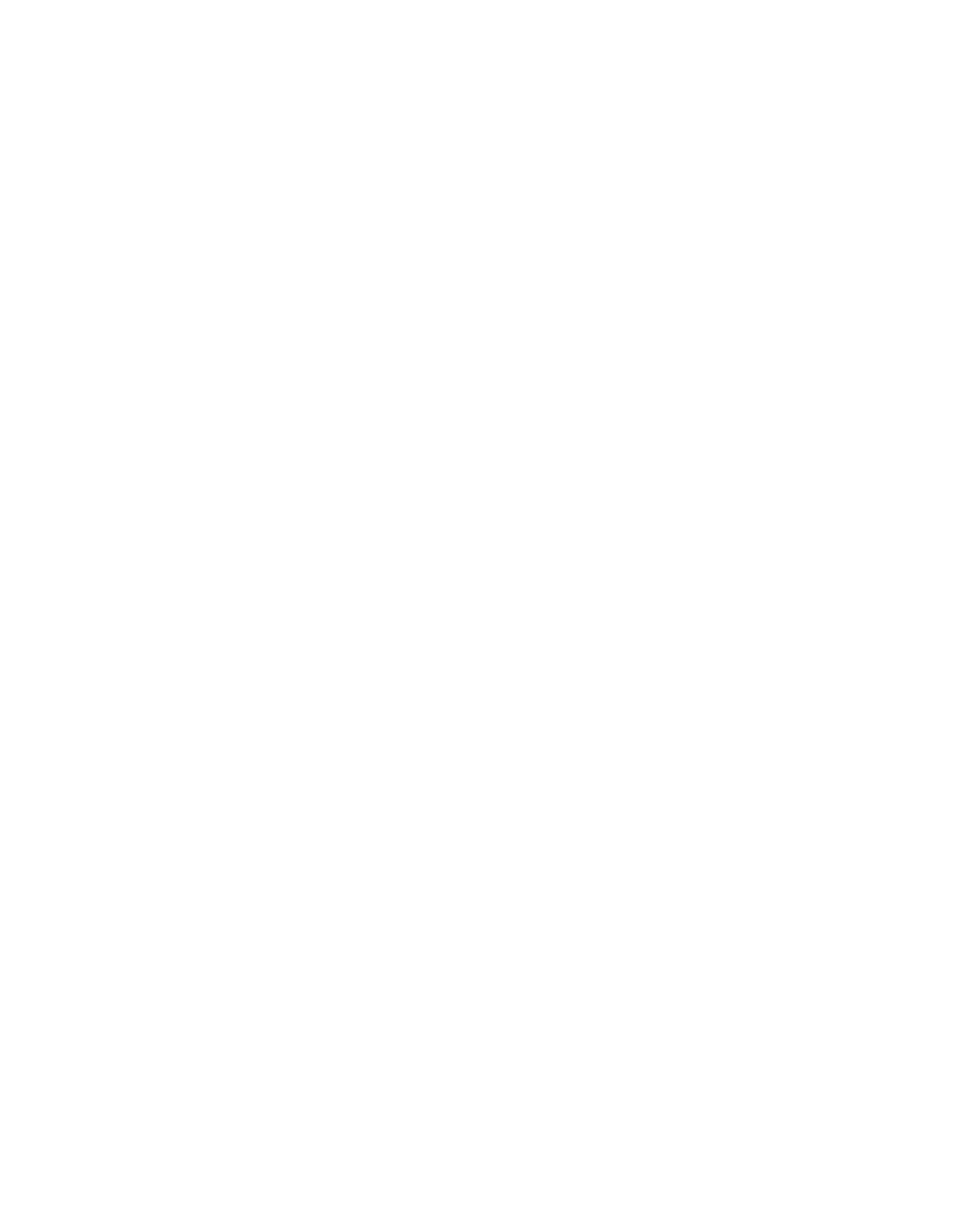## <span id="page-6-0"></span>From the Chair of the Board of Directors

*Canada has a growing reputation as an attractive investment destination, combining the best mix of what is important to foreign investors: a resilient, values-based economy; a diverse, skilled and well-educated workforce; accessible programs to enhance and boost innovation; expansive infrastructure; a stable political landscape; and access to large and growing markets.*

In an increasingly connected and competitive global economy, Canada has much to offer investors—stability, access to talent and markets, tax advantages and the ability to leverage private and public sector expertise to bring projects to fruition.



Investors are choosing Canada because our country offers advantages that help businesses thrive. As a long-time investor, I have first-hand experience growing businesses in Canada and now as Chair of Invest in Canada, I am witnessing first-hand how players from across the Canadian investment landscape come together to market the country's advantages as an investment destination and support investment and business growth in Canada.

My colleagues on the Board and I have drawn on our diverse experience as executives, policy leaders, entrepreneurs and venture capitalists across a variety of fields, such as international business, law, investment, business development and finance, to provide direction and oversight to Invest in Canada. The Board understands the real challenges that face foreign investors who are trying to bring their innovative businesses and solutions to new marketplaces.

From our unique vantage point, the Board will work together to support Invest in Canada's organizational development and provide the Executive team with strategic guidance. In 2020-21, the Board will continue to ensure that Invest in Canada is well managed to be nimble and responsive to the investment community and be a leader in coordinating efforts among partners across the country.

Together, we are working to ensure Invest in Canada is well positioned and supported to welcome more global companies to Canada by spearheading a national network of public and private sector partners that will make it easier for companies to expand and set-up in Canada.

On behalf of the Board of Directors, I would like to thank Invest in Canada's Executive team and dedicated employees for their leadership in championing Canada as a premier investment destination. The next year will allow the organization to build on the success of the last two years and further foster strong relationships with foreign investors to continue to attract new skills and create a stronger Canadian economy.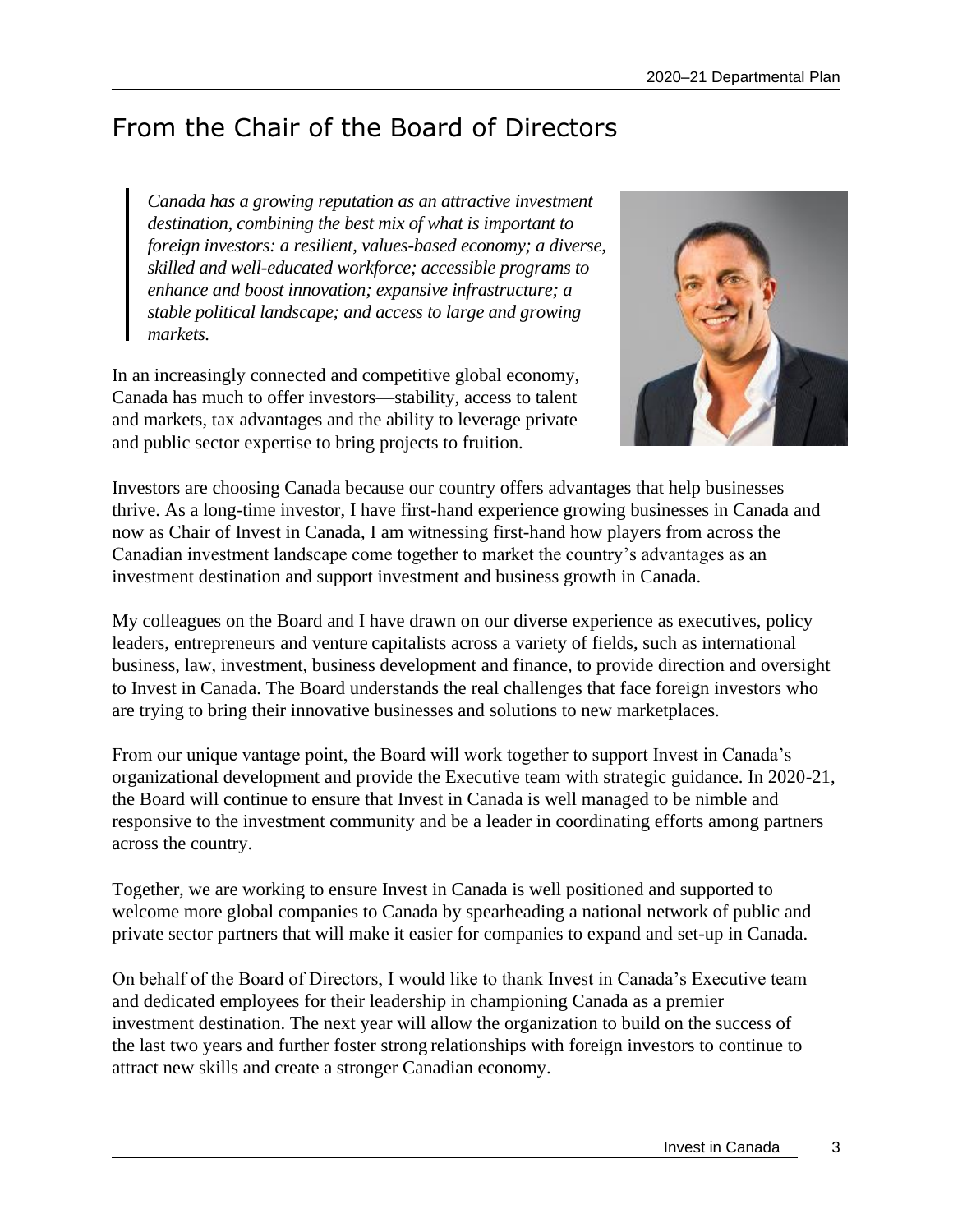I would like to thank the Minister for her continued confidence and my colleagues on the Board for their ongoing commitment to sound governance and strong financial stewardship as we look forward to delivering on an ambitious agenda.

Canada is poised for global investments and Invest in Canada is ready to lead the efforts to showcase Canada on the international stage.

### **Mitch Garber**

Chair of the Board of Directors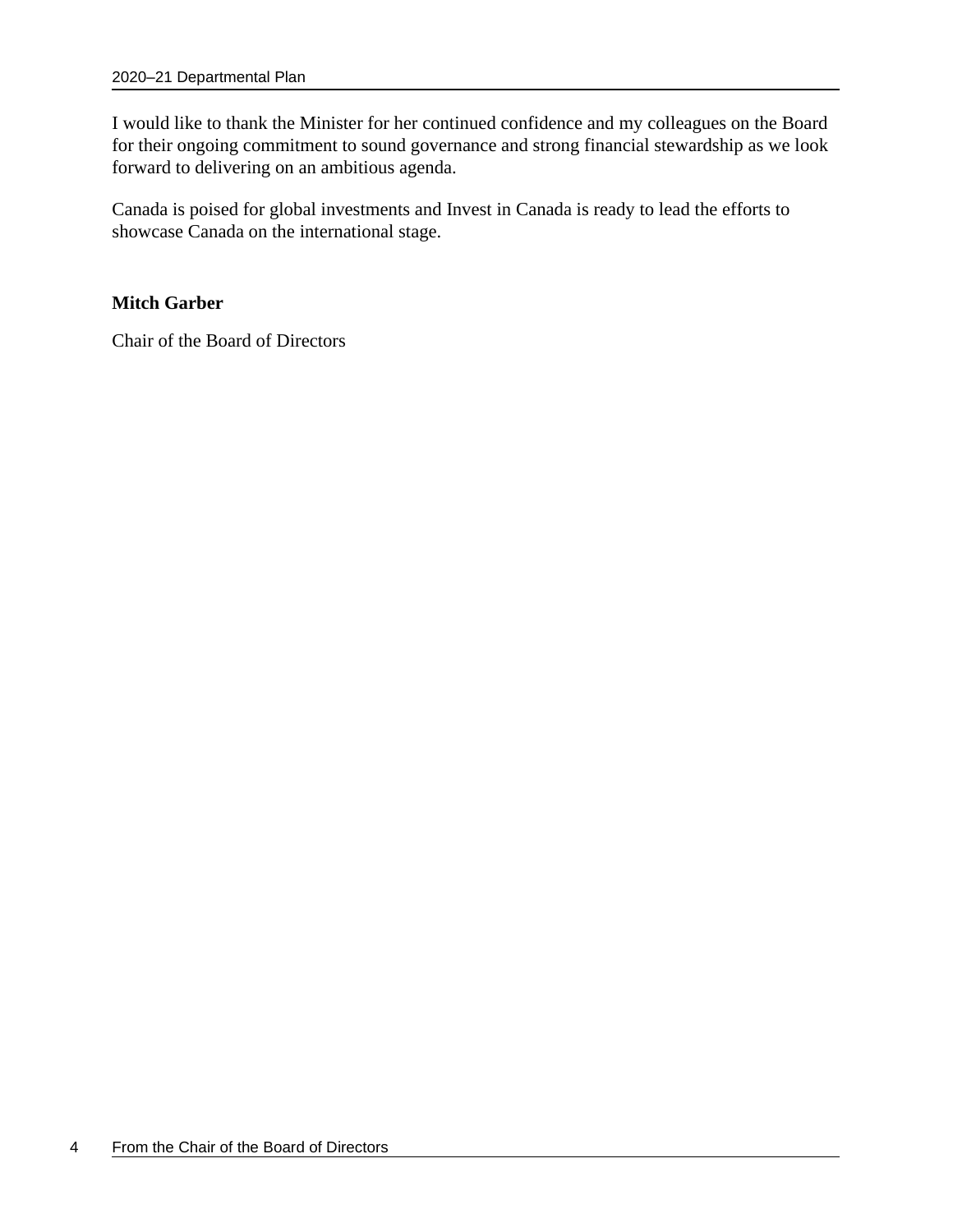## <span id="page-8-0"></span>From the Chief Executive Officer

*To support economic prosperity and stimulate innovation in Canada, businesses and government partners are coming together to create an inviting environment in Canada that promotes growth and attracts global investment.*

Invest in Canada forms a part of a larger Canadian suite of initiatives and programs aimed at attracting and facilitating trade and investment to encourage innovation, support jobs and grow the economy for Canadians. Several policy initiatives have given Canada a competitive advantage, including the Strategic Innovation Fund, the Global Skills Strategy, and the Supercluster Initiative. To complement these



initiatives, Canada has an impressive global free trade footprint—agreements with 51 countries to access a global consumer market of over 1.5 billion people—making the country a truly global hub for trade and investment.

Investors from across the globe have responded to the Canadian value proposition. In the last year, Canada has seen more investment capital, through more deals, from more countries into more sectors of our economy.

Since our inception, Invest in Canada has charted a collaborative course with federal, provincial, territorial and municipal government partners and the private sector to promote greater foreign direct investment in Canada. The organization has grown quickly from start-up to a key player in the coordination of stakeholders across the Canadian foreign direct investment landscape.

In 2020-21, Invest in Canada will continue to be dedicated to leveraging Canada's global brand and promoting the country's investment advantage to the world's investment community. The organization will implement and execute strategies to achieve the ambitious results developed in Invest in Canada's departmental results framework:

- Canada's brand is seen as a global leader in investment attraction
- Canada is a location and destination of choice for global investment
- Global investors have simplified access to partners, services and tools to accelerate their investment

These results reflect Invest in Canada's commitment to fulfilling our mandate and provide stakeholders with a view of the organization's priorities in the planning period. Invest in Canada has established a talented team and has built up capacity to carry out our program inventory, structured to support the achievement of our priorities: marketing; investor services; and data partnerships and pan-Canadian collaboration.

Invest in Canada is positioning Canada as a truly premier global investment destination by building strong networks of partners to coordinate efforts across Canada, developing knowledge to better understand the needs of global investors and by highlighting Canada's advantages.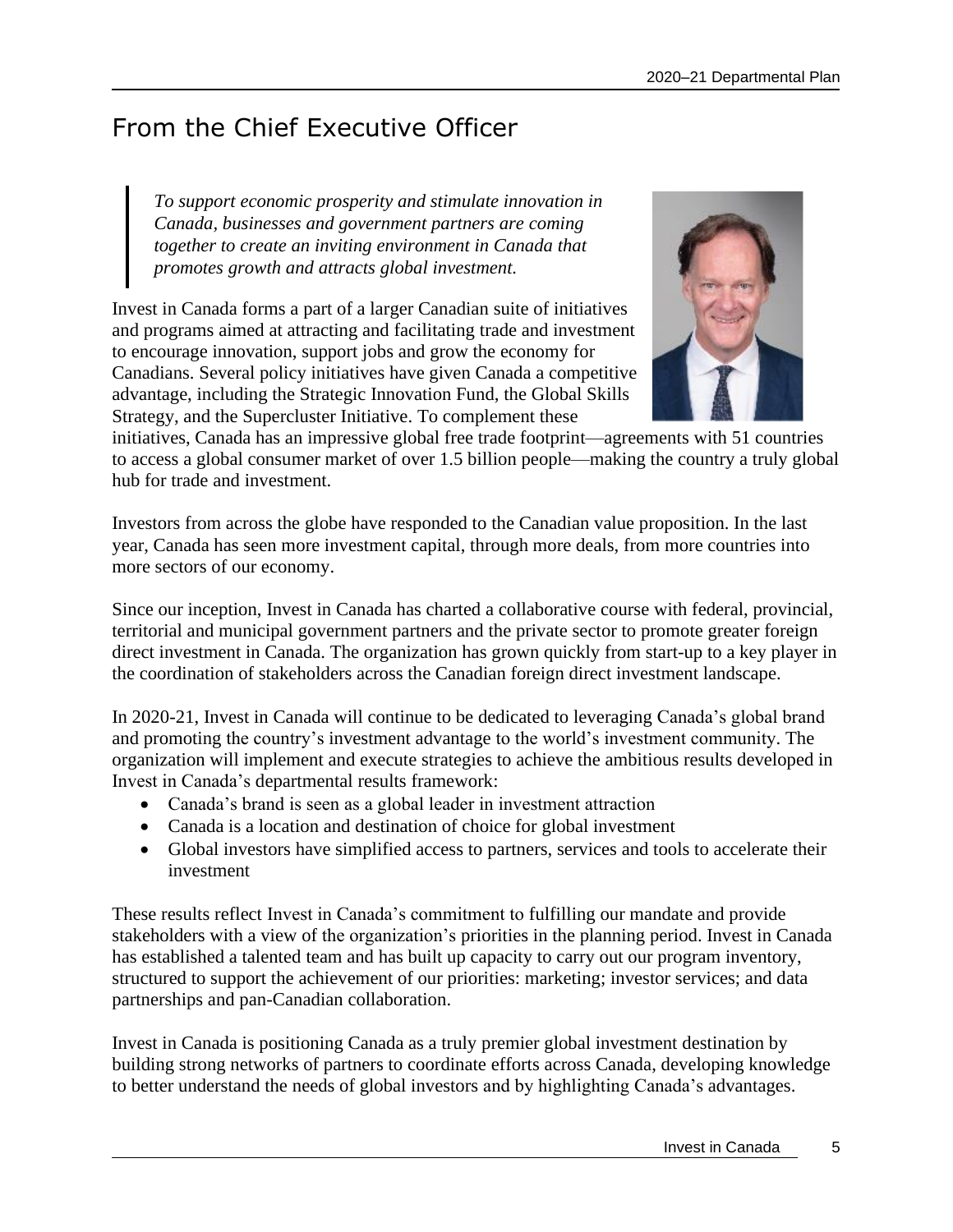I am immensely proud of the progress Invest in Canada has achieved in just two short years and am grateful to the entire team for their ongoing dedication. I thank the Board of Directors and the Minister for their ongoing support and direction and look forward to the important work that we will achieve together in the year ahead.

**Ian McKay**

Chief Executive Officer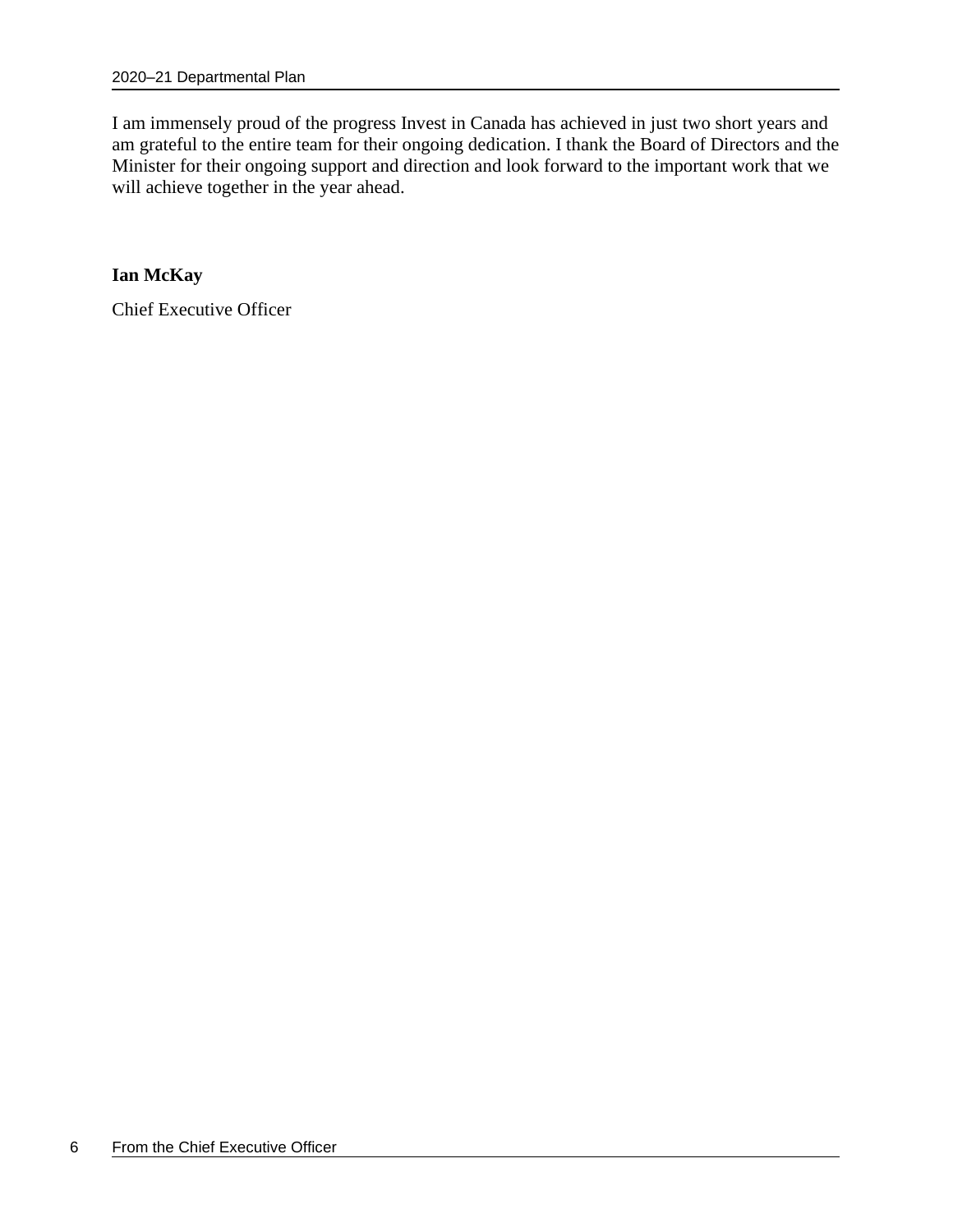### <span id="page-10-0"></span>Plans at a glance

### **Content**

Canada has a unique set of advantages that distinguish it from international competition in today's global innovation economy. Canada must continue to effectively champion its value proposition and continue to innovate to be able to expand and grow opportunities for Canadians. Invest in Canada (IIC) was launched in 2018 to support the Government of Canada's aim of driving innovation, investment and trade in the country. In this context, IIC will focus on the following priorities in 2020-21 to achieve IIC's departmental results and indicators:

### **1. Positioning Canada as a top destination for foreign direct investment (FDI).**

IIC will continue to play a leadership role in promoting and increasing FDI in Canada by developing a strong Canadian brand and engaging directly with international investors through a variety of means. The organization will leverage the expertise advanced by partner organizations, such as governments and association partners to attract investment from a variety of sectors. Global Affairs Canada and its Trade Commissioner Service (TCS), a crucial partner with a valuable FDI salesforce in all key markets, will work with IIC to optimize resources in foreign markets. In complement, IIC will focus on tailored approaches to target the key markets to maximize impact and ensure measured success.

### **2. Coordinating efforts across all players with respect to FDI in Canada.**

IIC will work in partnership with federal, provincial, territorial and municipal governments and their investment promotion agencies, to accelerate collective efforts to attract FDI in order to spur job growth and long-term economic benefits for all Canadians. Building alignment and partnerships across stakeholders will also be important to developing a national FDI strategy in Canada.

The organization will continue to enhance partnerships to deliver a single-window concierge service and high-quality business intelligence to potential investors. IIC will focus on playing a leadership role to offer investors a straightforward experience navigating the various services and programs available to make it simpler and easier to make their investment decisions and select Canada as their investment destination.

IIC will remain aware and mindful of challenges and opportunities throughout the year and will evaluate its value proposition, strategies and priorities at mid-year to track progress.

IIC has built its internal capacity to deliver on its priorities and planned results through its Internal Services and a program inventory of three areas: Marketing; Investor Services; and Data Partnerships and Pan-Canadian Collaboration.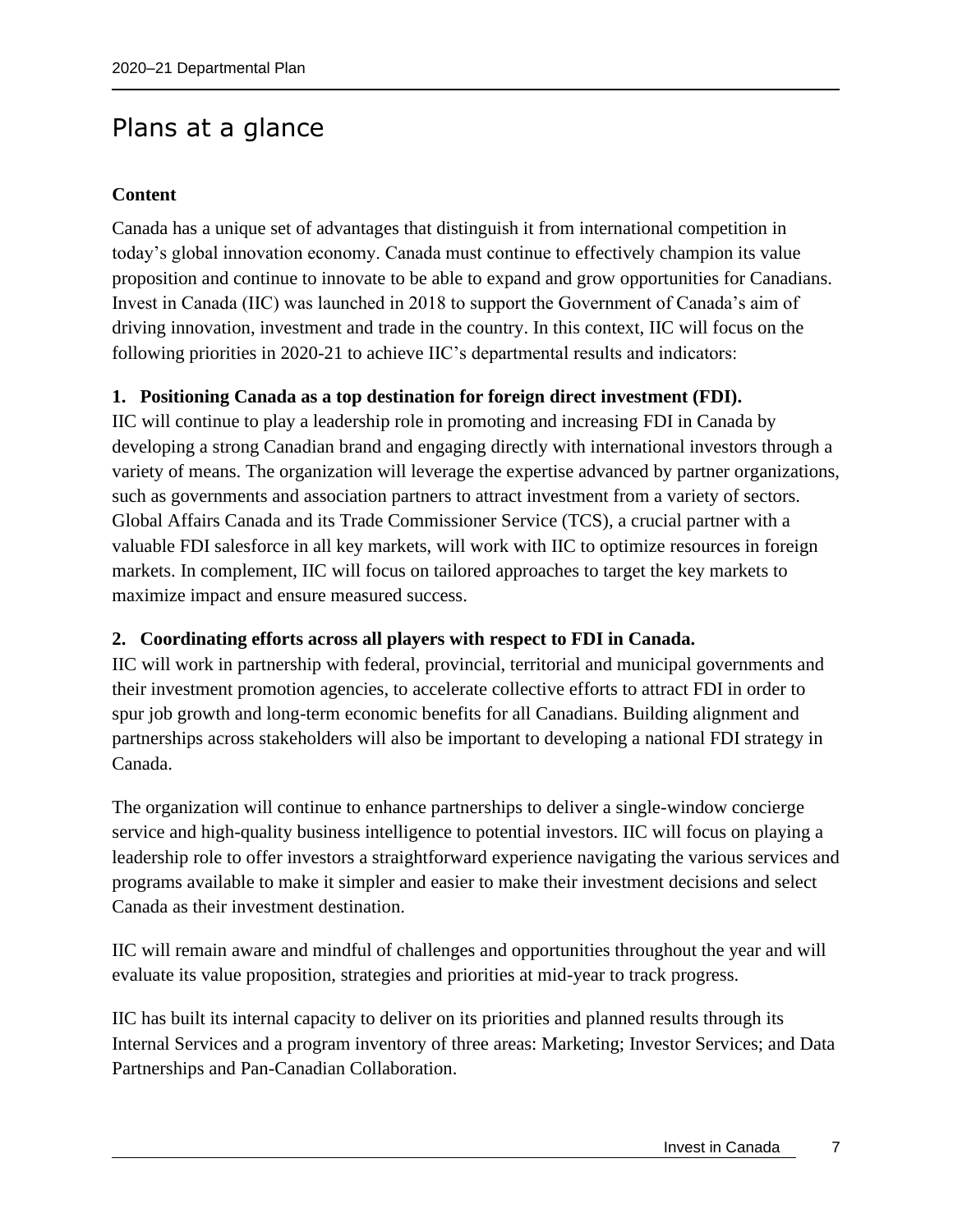For more information on Invest in Canada's plans, priorities and planned results, see the "Core responsibilities: planned results and resources, and key risks" section of this report.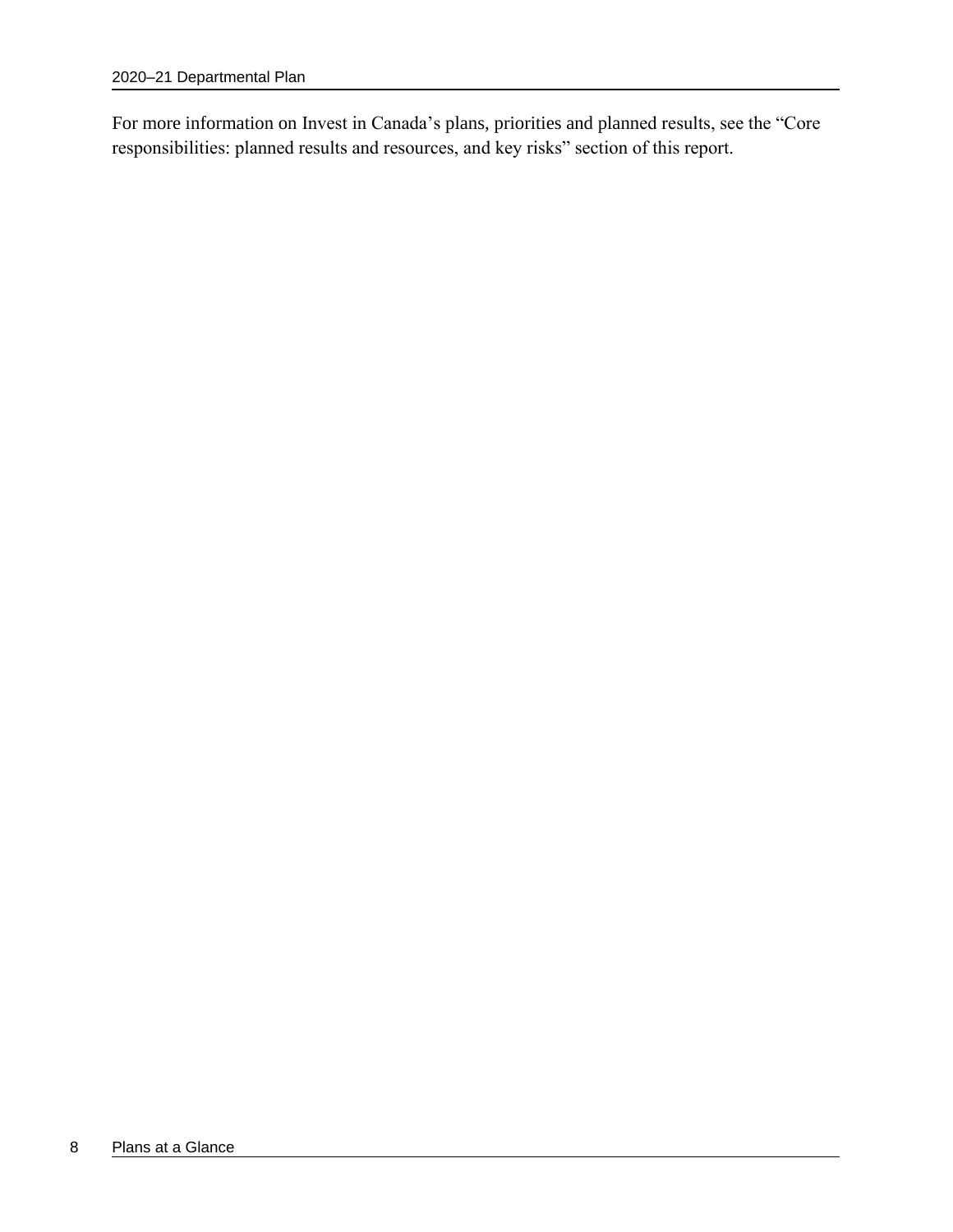## <span id="page-12-0"></span>Core responsibilities: planned results and resources, and key risks

This section contains detailed information on Invest in Canada's (IIC) planned results and resources for each of its core responsibilities. It also contains information on key risks related to achieving those results.

### <span id="page-12-1"></span>Foreign Direct Investment Attraction

### **Description**

Invest in Canada's core responsibility is to lead the Government of Canada's foreign direct investment (FDI) attraction efforts by making Canada top-of-mind for foreign investors and providing services in support of investor decisions to expand in Canada

### **Planning highlights**

The Government of Canada's ambitious trade promotion and investment attraction agenda to create momentum in making Canada a premier destination for investors is one of the reasons for the creation of Invest in Canada. IIC has a mandate to promote FDI in Canada and attract and facilitate that investment and to coordinate these FDI efforts across government, private sector and other stakeholders. In doing so, IIC's efforts will support economic prosperity and stimulate innovation in Canada.

In 2019-20, IIC established its departmental results framework to provide the Government with a view of the results that IIC intends to achieve and the means to measure and describe progress on the results. Invest in Canada's three program areas: Marketing; Investor Services; and Data Partnerships and Pan-Canadian Collaboration are structured to support the Agency's achievement of the following results:

### **Result 1: Canada's brand is seen as a global leader in investment attraction**

With a more protectionist trade and investment position taken by some countries, the competition for attracting FDI is great and continues to intensify. In 2019-20, IIC carried out branding activities to promote FDI in Canada, including agile international marketing to boost Canada's international profile as a competitive business location and partner of choice. Business-tobusiness marketing and promotion was a primary focus last year as the Agency continued to optimize its brand identity and pursue collaborative promotional opportunities with cross-Canada government partners. IIC also deployed an engagement strategy to pursue thought leadership and promotional opportunities at key international signature events in order to advocate for the Canadian investment advantage in front of the right people, at the right time.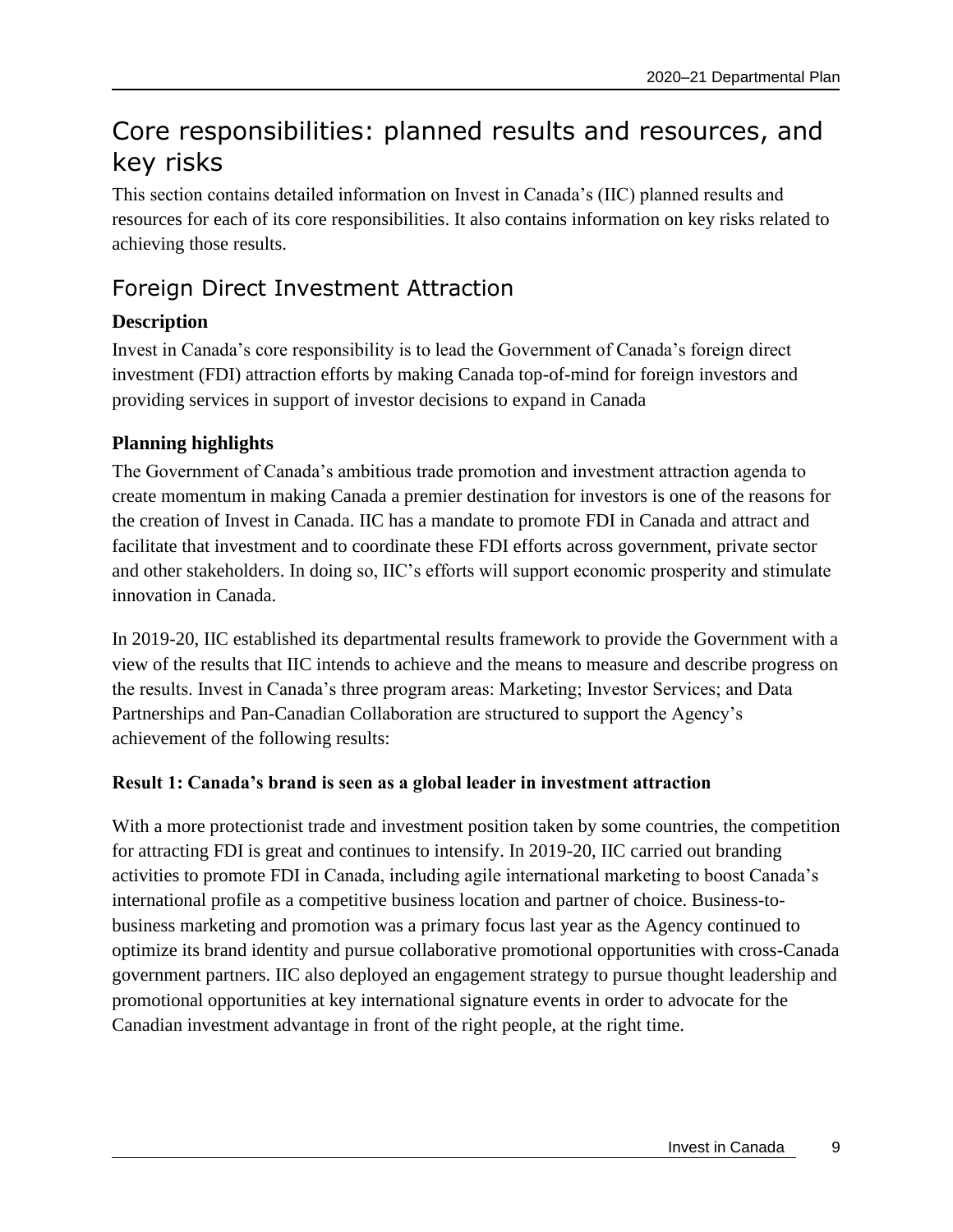To continue to motivate investors to view Canada as a premier global investment destination, IIC will enhance Canada's investment brand and communicate it in a coherent, consistent manner. In 2020-21, Invest in Canada will:

- increase efforts needed to sell investors on the Canadian value proposition by developing messaging that resonates with decision makers, dispels misperceptions, and provides an accurate assessment of Canada's sectoral strengths and economic advantages;
- enhance the Canadian FDI brand with unique, targeted advertising and public relations campaigns showcasing Canada's capabilities and strengths and depicting Canada as a vibrant place to live and the top choice to set up business; and
- directly engage investors through high profile business events, attending FDI focused partnership opportunities with federal, provincial and municipal partners investment-related trade shows and specific marketing events.

### **Result 2: Canada is a location and destination of choice for global investment**

Canada has a tangible investment advantage to offer, including a number of federal initiatives, some unique among international competition (e.g. Global Skills Strategy, Innovation Superclusters Initiative), top-tier university system and skilled workforce, competitive corporate tax, and high quality of life, together with the current geo-political landscape and global interest in Canada, provide a far-reaching opportunity.

In 2019-20, IIC rolled out an evidence-based market intelligence analysis of the Canadian FDI landscape to boost, track and prioritize client outreach activities; developed a forward-looking lead and prospect generation strategy; and grew the existing pipeline of potential and active investors across traditional and new sectors. In developing IIC's target sectors— agribusiness, advanced manufacturing, clean technologies, digital industries, life sciences, media and entertainment, and natural resources, the organization considered the Innovation Superclusters Initiative and how IIC can foster stronger connections and leverage opportunities and programs designed to support and strengthen industries in Canada. Building on these actions, in 2020-21 IIC will:

- focus efforts to increase FDI stock from key target markets to minimize risk of overreliance on certain markets and demonstrate that Canada is a destination of choice for investment from other parts of the world;
- leverage the Innovation Superclusters Initiative to attract investment from their respective sectors;
- apply IIC's assessment methodology which considers quantitative and qualitative metrics and criteria to assess investment opportunities.
- maximize the impact of investments and ensure greater emphasis on aftercare services once investments are made in Canada to ensure these investors re-invest into Canada; and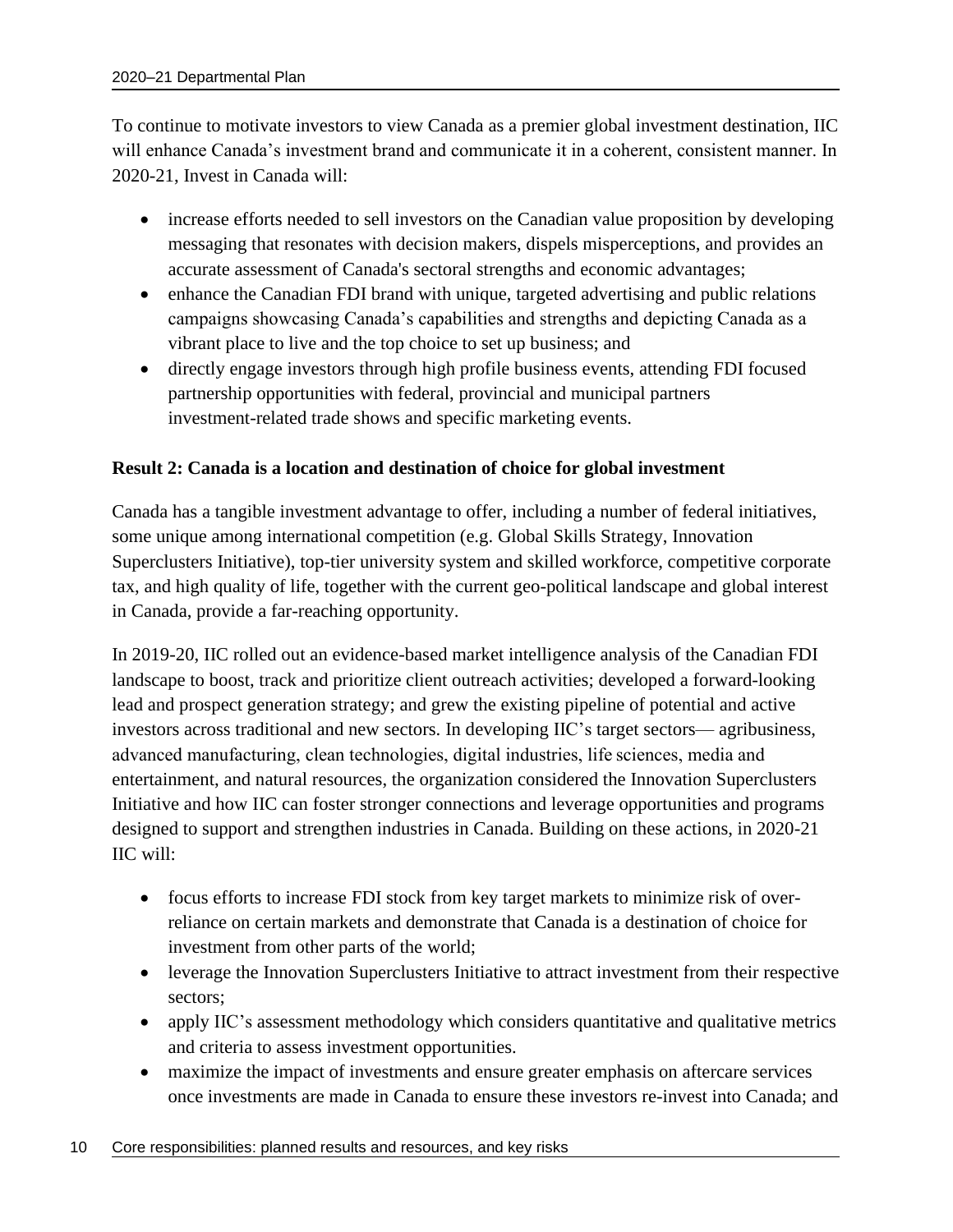• work with partners to address implementation irritants and improve Canada's performance in turning initial investments into expanded investments.

### **Result 3: Global investors have simplified access to partners, services and tools to accelerate their investment**

Canada has a breadth of tools available to support FDI attraction, including promotion at the federal, provincial, territorial and municipal levels and numerous incentives and support programs for foreign investors. Invest in Canada's aim is to coordinate these efforts to improve prospective investors' access to services, tools and information.

In 2019-20, IIC made progress to optimize investment pursuit and business development models by ensuring connections to a full range of federal programs, and by working in step with its federal colleagues, provincial, territorial and municipal partners, to provide a full suite of investment facilitation and aftercare services. In addition, IIC collaborated with the Trade Commissioner Service (TCS) to receive leads and referrals and deliver coordinated investment proposal pitches. Last year, IIC expanded its presence into regional offices across the country to offer decentralized support to be better able to meet the needs of investors looking to capitalize on the unique market benefits that exist across provinces, territories and municipalities and work more closely with partners.

Developing relationships and scaling up and out across Canada in 2019-20 helped IIC build a strong foundation to provide simplified access to partners, services and tools to help accelerate investments. In 2020-21, IIC will:

- enhance partnerships with federal, provincial, territorial and municipal partners to promote, attract and coordinate potential foreign investment;
- continue to roll out a single-window concierge service equipped with integrated highquality business intelligence;
- collaborate with other government entities, such as Statistics Canada, to develop research and data;
- deliver partners, investors and other stakeholders with real-time access to accurate data;
- provide and maintain tools for partners to ensure coordinated approaches and consistent messaging; and
- offer high-impact investors a seamless customer journey to make it simpler and easier to make their investment decisions and select Canada as their investment destination through cooperation with provincial/territorial and municipal partners and leveraging private sector expertise.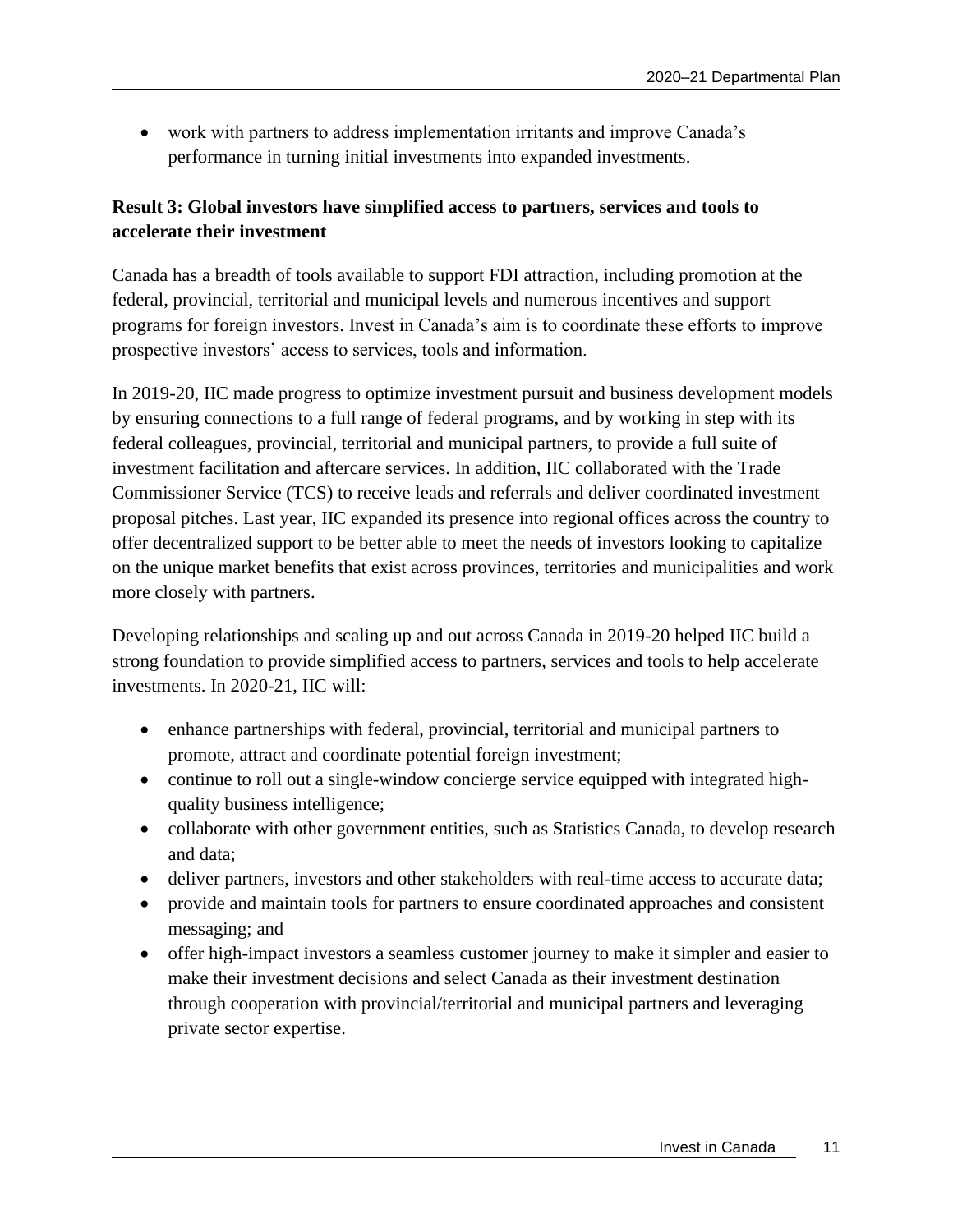### **Gender-based analysis plus**

Invest in Canada's long-term plan includes working with non-traditional partners in Canada, where opportunities exist, to leverage investment from abroad. For example, unique investment opportunities and interests may lie with Canada's Indigenous communities to stimulate development and economic growth through FDI. In support of longer-term goals of diversity and youth empowerment, Invest in Canada will assess the possibility of introducing a program where some positions could be set aside for high performing, recent business school graduates. In addition, these business school graduates will also be targeted for business intelligence positions.

Invest in Canada is part of a broader strategy to transform Canada's global position. An important part of Canada's value proposition includes its diversity advantage. In defining target sectors, the organization will consider potential implications of investments on gender and diversity. IIC will work to develop research to better understand the impact of investments on the diverse populations or different types of businesses so that the organization can better work with investors to improve gender parity or diversity goals, while positioning Canada as a top of mind investment destination.

### **Experimentation**

Invest in Canada has not planned any experiments in 2020-21 as the focus remains on executing the mandate as set out. IIC will nevertheless continue to use innovative approaches to deliver services and carry out activities in support of partners and clients, such as digital marketing, regional support across Canada and building key partnerships with industry.

### **Key risk(s)**

As a federal entity operating in a complex and rapidly changing world, Invest in Canada is exposed to a range of risks in Canada and abroad. Effective risk management is therefore critical to IIC's ability to deliver results for Canadians. Risk management practices and strategies at the corporate, operational and program levels will be developed and applied. Key risks that will be managed to ensure results for Canadians are achieved include:

- Risk that IIC strategy may not increase foreign direct investment into Canada as expected, or that Canada's FDI competitors may continue to increase their investments in FDI attraction, reducing the positive results of this strategy. To mitigate this risk, a robust performance management framework is in place and frequent benchmarking will be undertaken to ensure Canada's FDI efforts are fully informed by the activities of competitors and feedback from the global investor community.
- Risk of not achieving partner collaboration and alignment in coordinating FDI attraction to Canada. To mitigate this risk, Invest in Canada will implement a variety of methods of collaboration with partners which will include data sharing arrangements, partner referral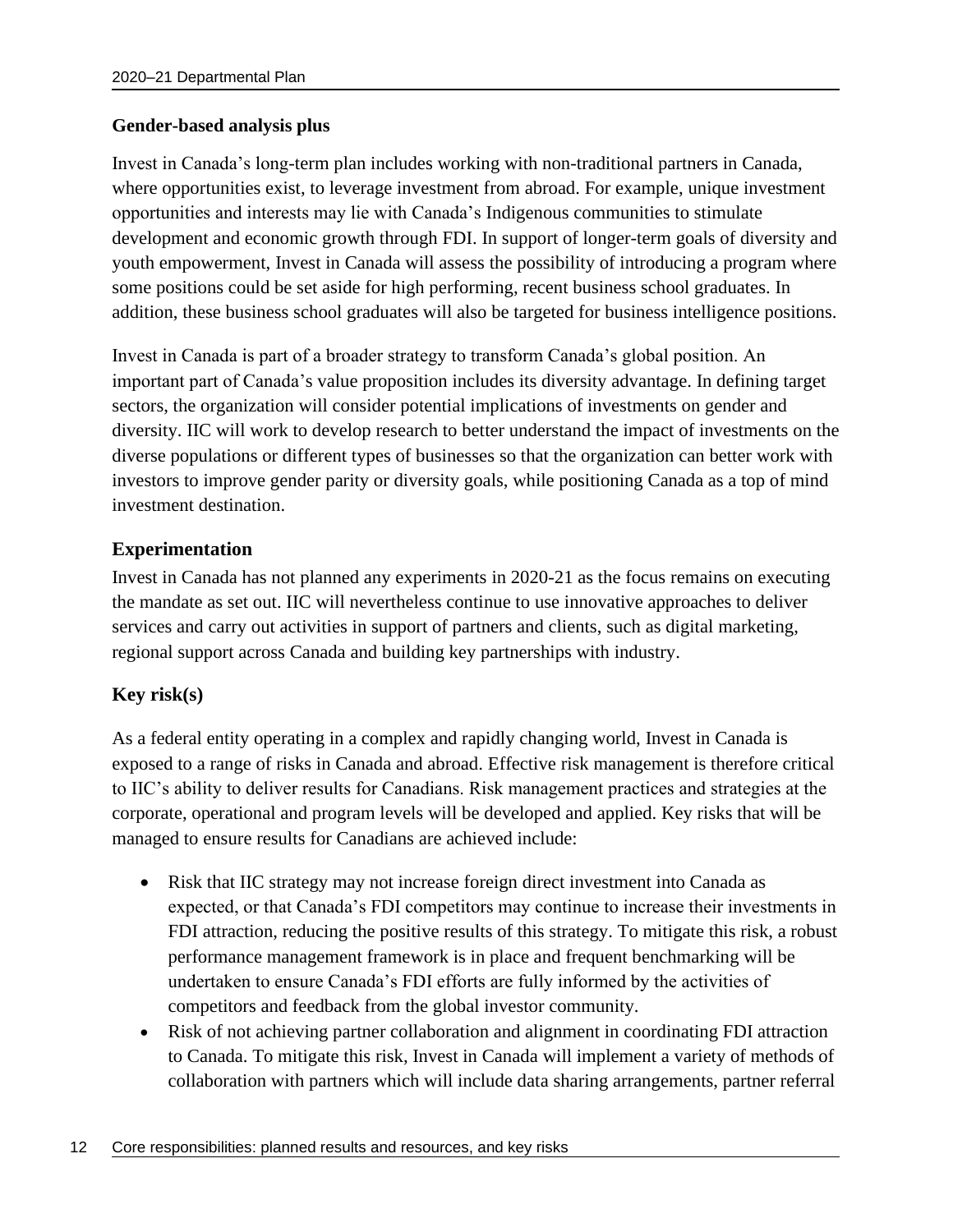mechanism and participation on committees at the municipal, provincial and federal levels.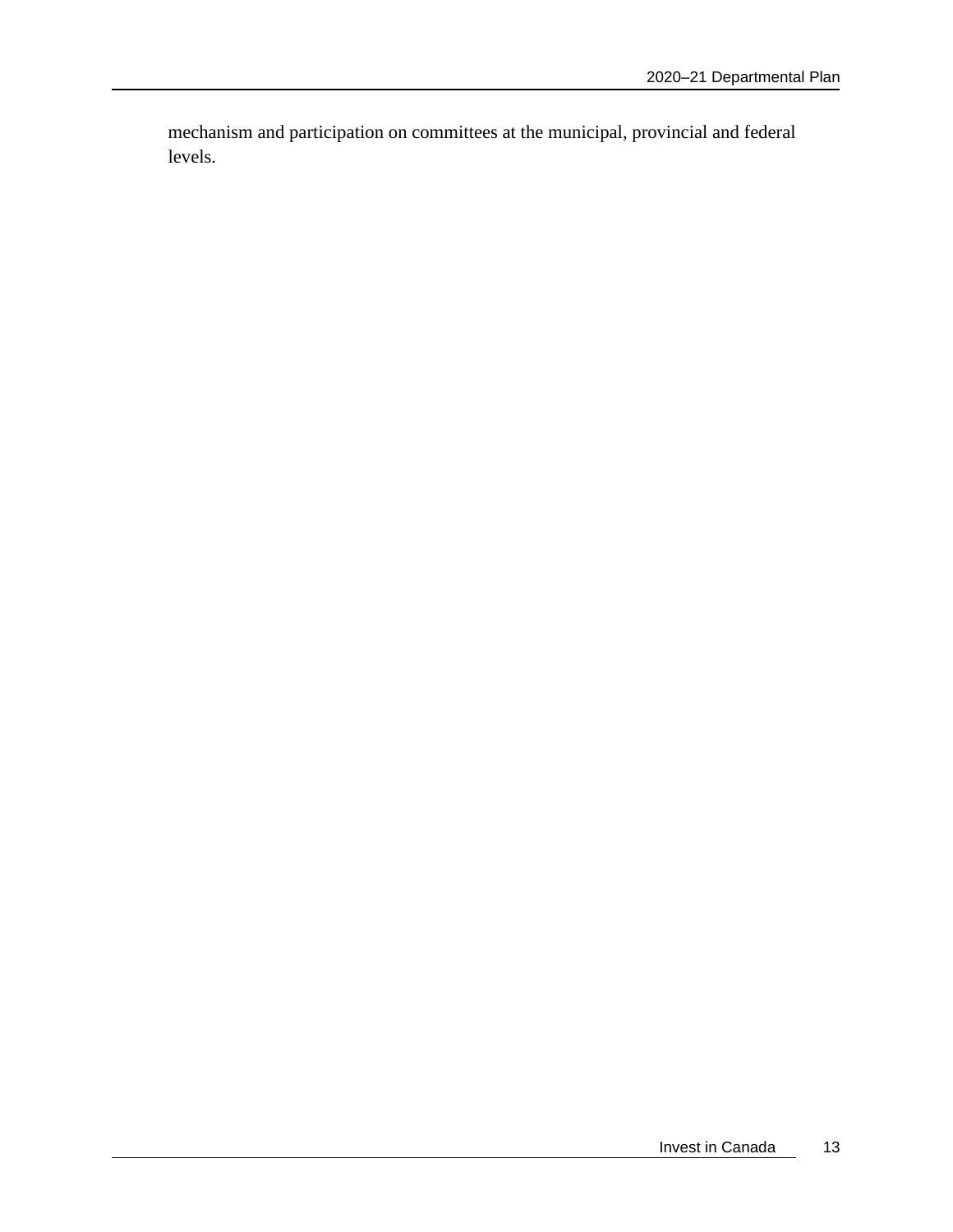| <b>Departmental</b><br>result                                                                                         | <b>Departmental result</b><br><b>indicator</b>                                                                                   | <b>Target</b>                                                    | Date to<br>achieve<br>target | $2016 - 17,$<br>2017-18,<br>2018-19 actual<br>results * |
|-----------------------------------------------------------------------------------------------------------------------|----------------------------------------------------------------------------------------------------------------------------------|------------------------------------------------------------------|------------------------------|---------------------------------------------------------|
| Canada's brand is<br>seen as a global<br>leader in investment                                                         | Improved score in global<br>0.03 point increase<br>foreign direct investment<br>attractiveness index                             |                                                                  | March 2021                   | Not available                                           |
| attraction                                                                                                            | Increased<br>awareness/recognition of<br>the Invest in Canada<br>brand                                                           | Target will be<br>available in<br>2020-21                        | March 2021                   | Not available                                           |
|                                                                                                                       | Percentage increase in<br>"my opinion of Canada as<br>a prominent global leader<br>for foreign investment"                       | Target will be<br>available in<br>2020-21.                       | <b>March 2021</b>            | Not available                                           |
| Canada is a location<br>and destination of                                                                            | Percentage increase of<br>Canada's FDI stock                                                                                     | Increase of 4% per<br>year                                       | December<br>31, 2019         | Not available                                           |
| choice for global<br>investment                                                                                       | Increase in FDI stock from<br>key target markets                                                                                 | 3% increase for the<br>2020 reporting year                       | December 31,<br>2020         | Not available                                           |
|                                                                                                                       | Increase in FDI<br>investments from key<br>sectors**                                                                             | Baseline data and<br>a target will be<br>available in<br>2020-21 | March 2021                   | Not available                                           |
| Global investors<br>have simplified<br>access to partners,<br>services and tools<br>to accelerate their<br>investment | Number of<br>investors/decision makers<br>using the independent<br><b>Cost Comparative</b><br>Analysis Tool for FDI<br>decisions | Baseline data and<br>a target will be<br>available in<br>2020-21 | March 2021                   | Not available                                           |
|                                                                                                                       | Number of partners<br>collaborating to access,<br>build and format data sets<br>to be highly available to<br>potential investors | 20                                                               | March 2021                   | Not available                                           |
|                                                                                                                       | Number of investment<br>leads facilitated with<br>partners                                                                       | 150                                                              | March 2021                   | Not available                                           |

### Planned results for foreign direct investment attraction

\* Note: Actual results are not available for fiscal years 2016-17, 2017-18 and 2018-19 as Invest in Canada only became operational on March 12, 2018 and the current departmental results were recently approved.

\*\* Key Sectors: agribusiness, advanced manufacturing, clean technologies, digital industries, life sciences, media and entertainment, and natural resources.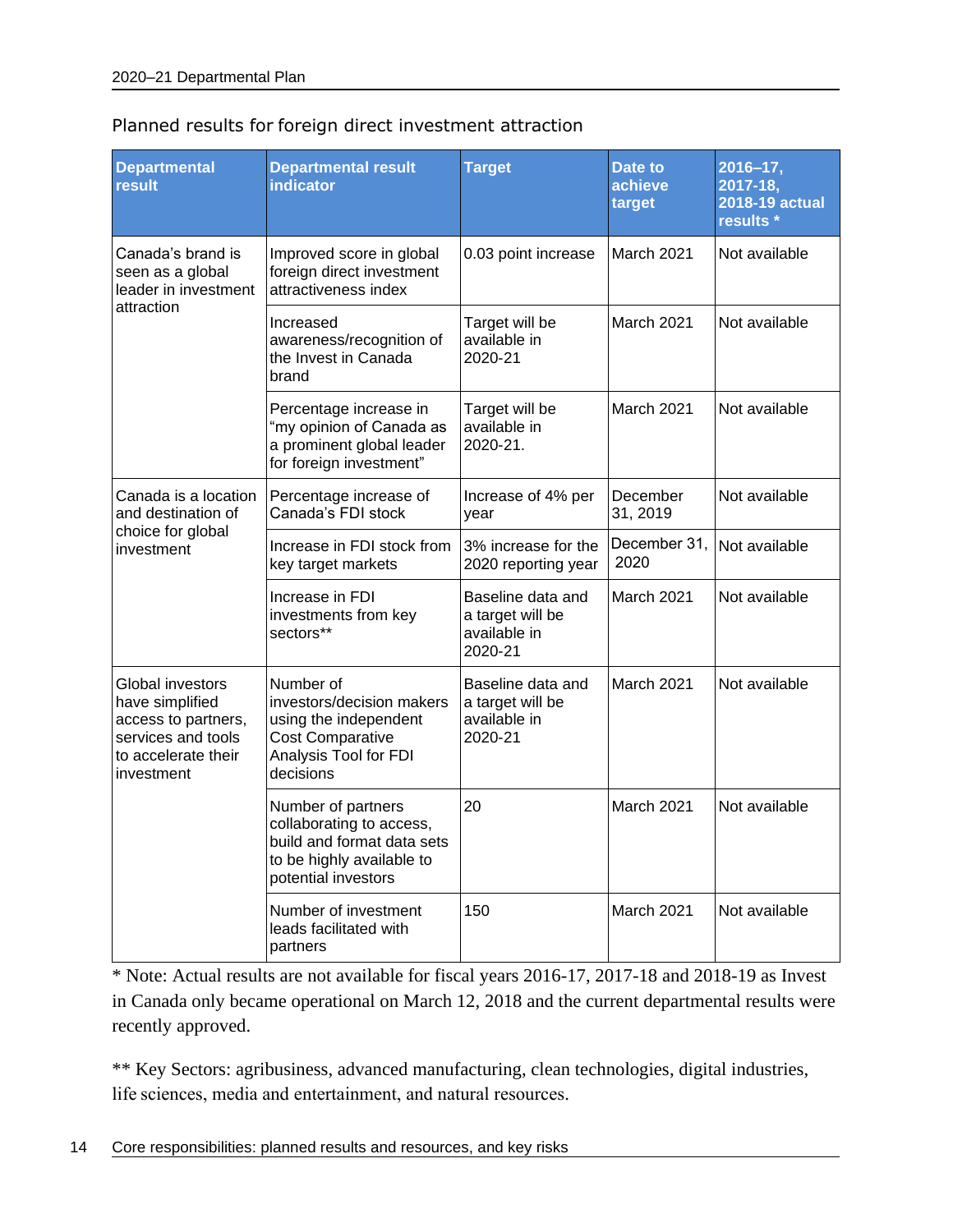Financial, human resources and performance information for Invest in Canada's program inventory is available in the GC [InfoBase.](https://www.tbs-sct.gc.ca/ems-sgd/edb-bdd/index-eng.html)<sup>i</sup>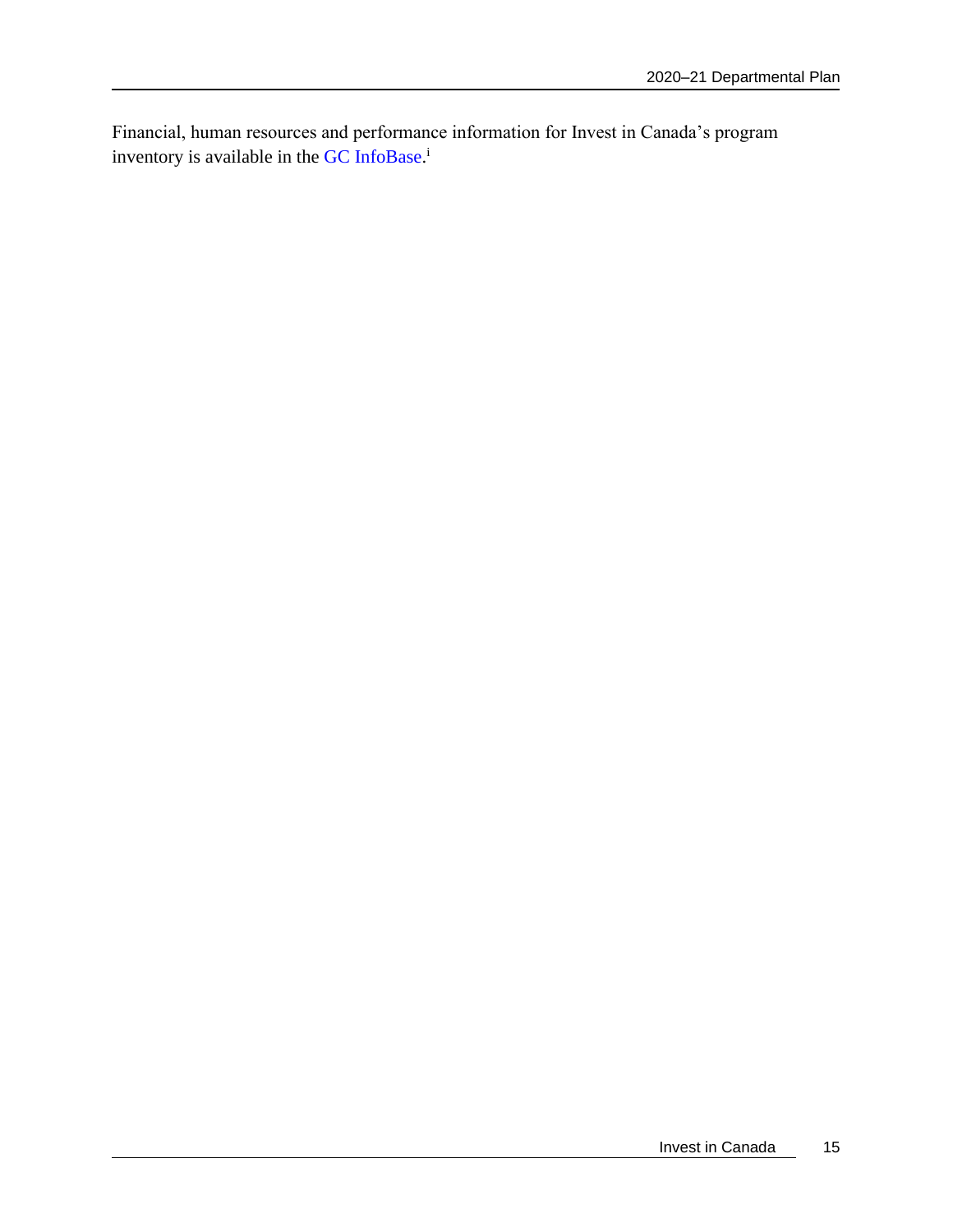| 2020-21 budgetary<br>spending (as indicated planned spending<br>in Main Estimates) | $2020 - 21$  | $2021 - 22$<br>planned spending | $2022 - 23$<br>planned spending |
|------------------------------------------------------------------------------------|--------------|---------------------------------|---------------------------------|
| $\frac{1}{2}$ 27,433,245                                                           | \$27,433,245 | \$27,417,245                    | \$26,889,245                    |

Planned budgetary financial resources for foreign direct investment attraction

Financial, human resources and performance information for Invest in Canada's program inventory is available in the GC [InfoBase.](https://www.tbs-sct.gc.ca/ems-sgd/edb-bdd/index-eng.html)<sup>ii</sup>

Planned human resources for foreign direct investment attraction

| $2020 - 21$                   | $ 2021 - 22 $                 | $2022 - 23$                   |
|-------------------------------|-------------------------------|-------------------------------|
| planned full-time equivalents | planned full-time equivalents | planned full-time equivalents |
| <b>57</b>                     | -57                           | 5 <sub>1</sub>                |

Financial, human resources and performance information for Invest in Canada's program inventory is available in the GC [InfoBase.](https://www.tbs-sct.gc.ca/ems-sgd/edb-bdd/index-eng.html)<sup>iii</sup>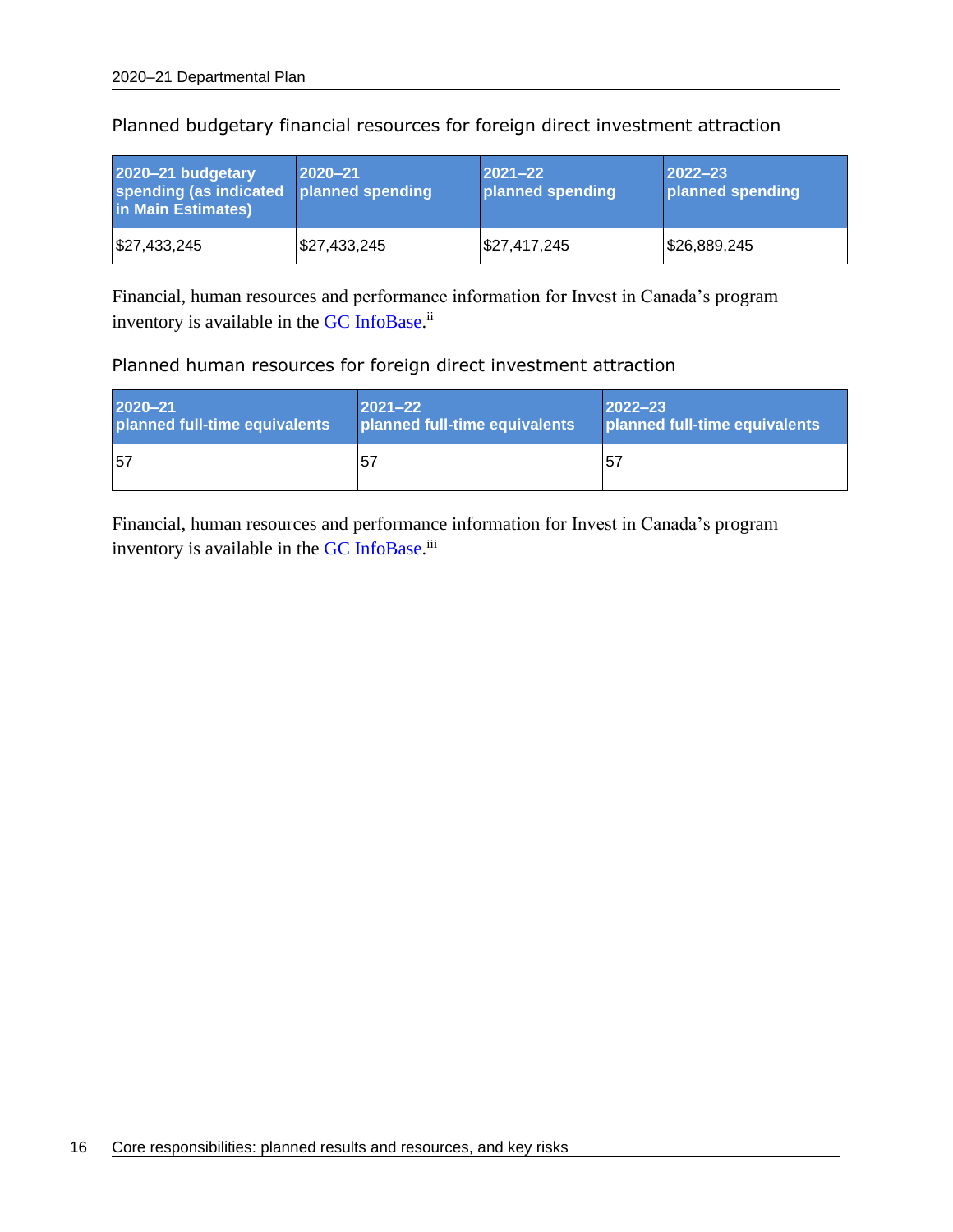## <span id="page-20-0"></span>Internal Services: planned results

### **Description**

Internal Services are those groups of related activities and resources that the federal government considers to be services in support of Programs and/or required to meet corporate obligations of an organization. Internal Services refers to the activities and resources of the 10 distinct services that support Program delivery in the organization, regardless of the Internal Services delivery model in a department. These services are:

- Management and Oversight Services
- ▶ Communications Services
- ▶ Legal Services
- Human Resources Management Services
- ▶ Financial Management Services
- **Information Management Services**
- **Information Technology Services**
- ▶ Real Property Management Services
- Materiel Management Services
- Acquisition Management Services

### **Planning highlights**

Building on a year of growth where the organization further developed its internal capacity to more effectively support the Board, management and IIC's service delivery, IIC will continue to support strong internal management controls, including financial services, human resources management, information technology and security. IIC will continue to champion strong internal governance structures to provide support to the Board and management's oversight and decisionmaking.

In 2020-21, IIC will focus on the following key initiatives that support the achievement of IIC's departmental results.

**Corporate Governance:** Ensure effective governance through ongoing improvement of Board and management meetings and committee structures, as well as ensuring compliance with key legislative requirements and reporting.

**Human Resources Management:** Establish a human resources framework, including IIC's final classification and salary framework established with the support of an external compensation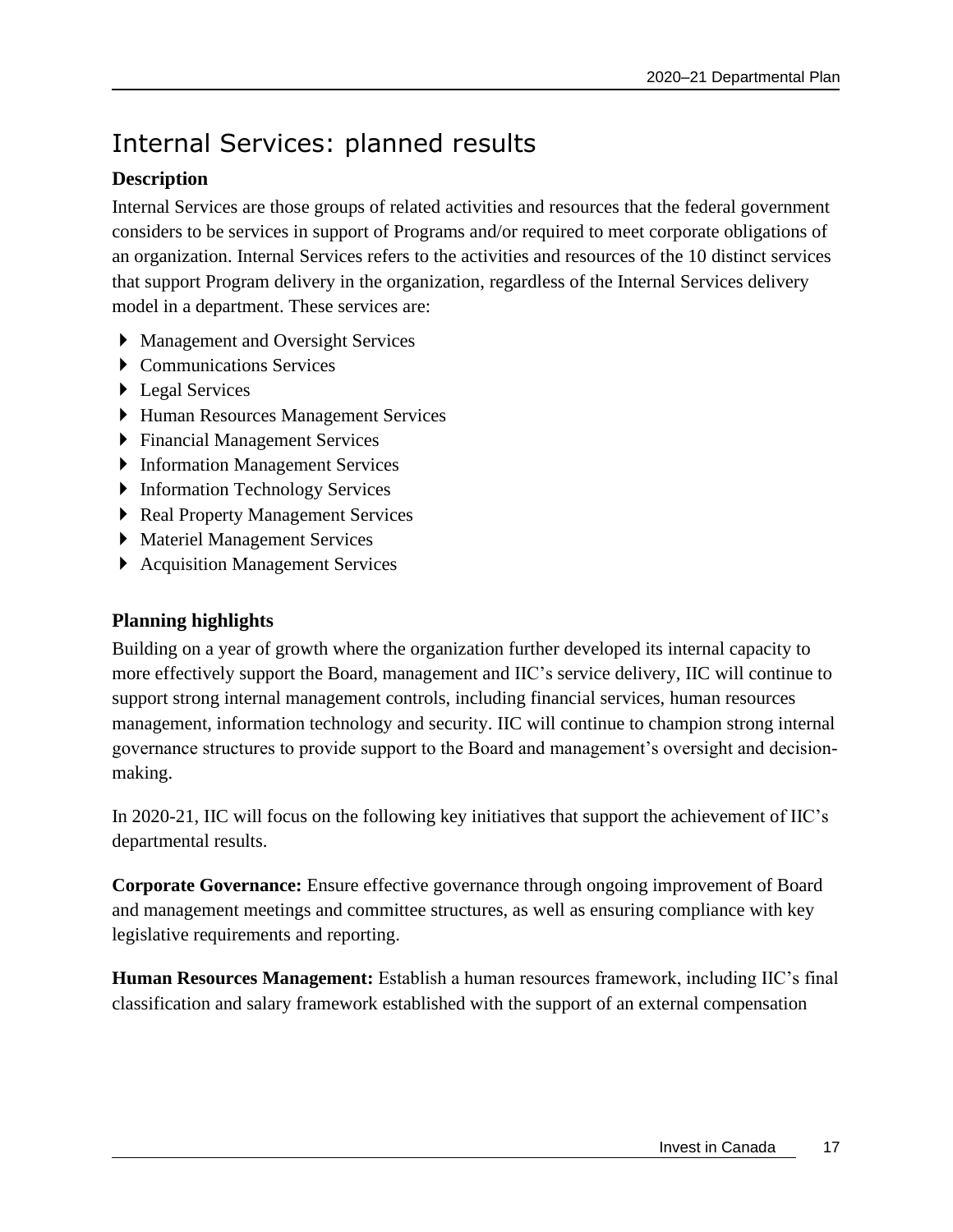firm, policies and procedures, which will be reviewed by the Board of Directors to ensure proper oversight.

**Financial Services:** Ensure that IIC's financial management policies and structures are documented and observed. IIC will work with the Board to ensure that policies are reviewed systematically confirm that controls are sound and that safeguards are in place to protect public resources.

**Information Management/Technology (IM/IT) Systems:** Maintain existing corporate and operational tools, such as IIC's technology platform and the customer relationship management system, as well as develop the next phase of IT solutions for internal and external audiences.

### Planned budgetary financial resources for Internal Services

| 2020-21 budgetary<br>spending (as indicated<br>in Main Estimates) | 2020-21<br>planned spending | $ 2021 - 22 $<br>planned spending | $2022 - 23$<br>planned spending |
|-------------------------------------------------------------------|-----------------------------|-----------------------------------|---------------------------------|
| \$6,858,311                                                       | \$6,858,311                 | \$6,854,311                       | \$6,722,311                     |

### Planned human resources for Internal Services

| 2020-21                       | $ 2021 - 22 $                 | $ 2022 - 23 $                 |
|-------------------------------|-------------------------------|-------------------------------|
| planned full-time equivalents | planned full-time equivalents | planned full-time equivalents |
| l 10                          | 10                            | 10                            |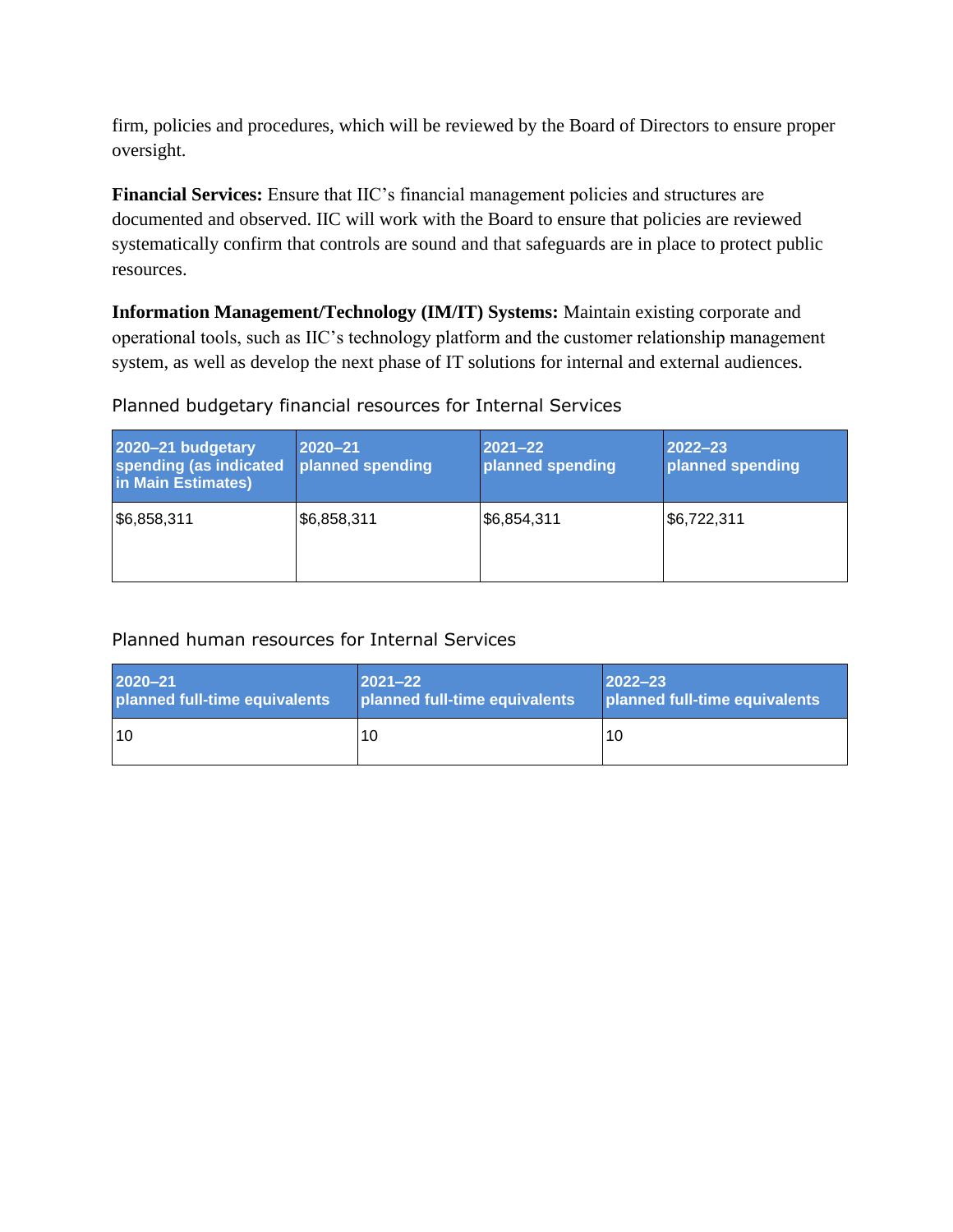## <span id="page-22-0"></span>Spending and human resources

This section provides an overview of the department's planned spending and human resources for the next three consecutive fiscal years, and compares planned spending for the upcoming year with the current and previous years' actual spending.

### <span id="page-22-1"></span>Planned spending

Departmental spending 2017–18 to 2022–23

The following graph presents planned (voted and statutory) spending over time.



Invest in Canada's funding profile has matched the maturation of the organization. When fully operational, IIC's funding will stabilize. IIC is responsible for all employee benefits and pension contributions annually.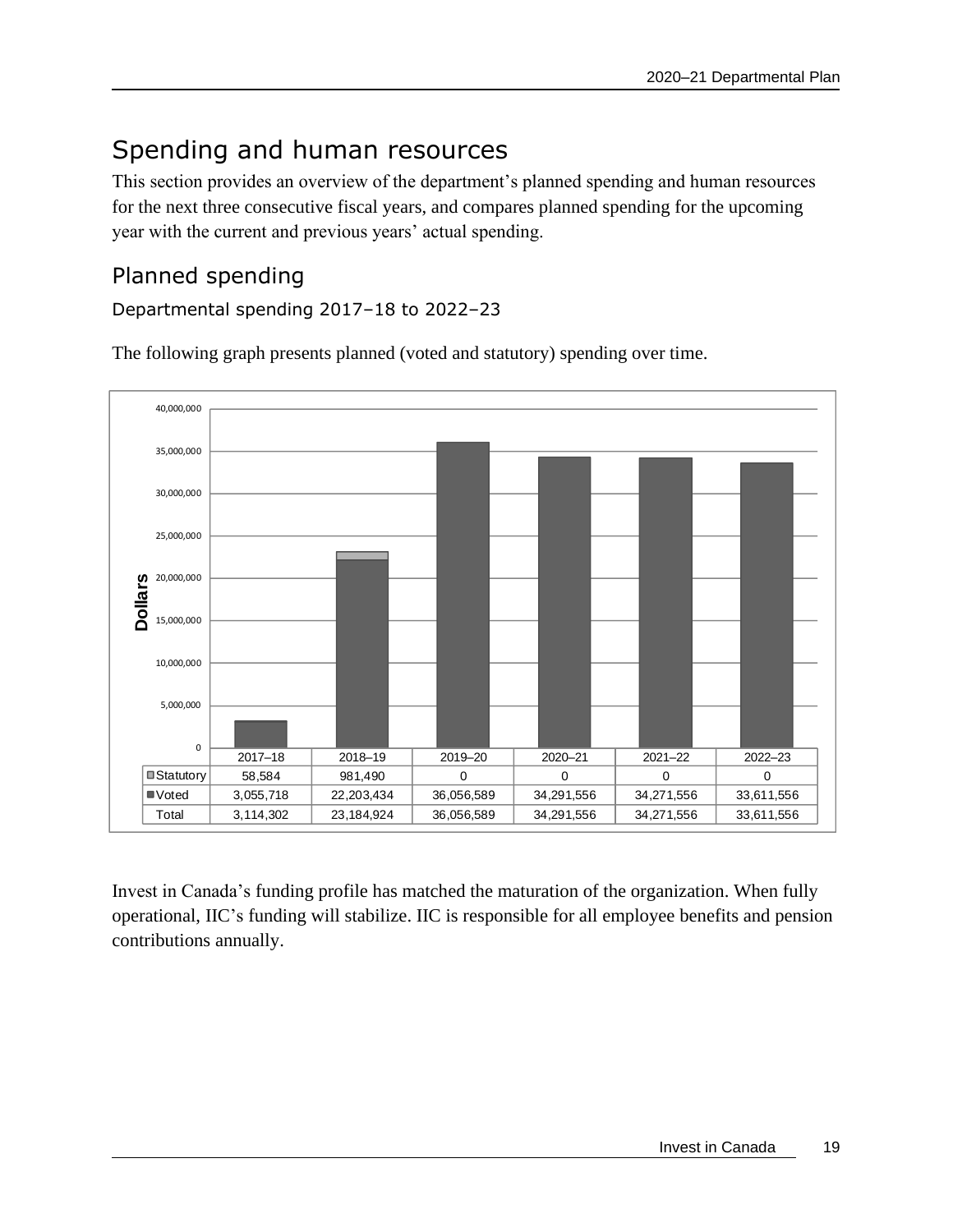Budgetary planning summary for core responsibilities and Internal Services (dollars)

The following table shows actual, forecast and planned spending for each of Invest in Canada's core responsibility and to Internal Services for the years relevant to the current planning year.

| <b>Core</b><br>responsibilities<br>and Internal<br><b>Services</b> | $2017 - 18$<br>expenditures | 2018-19<br>expenditures | 2019-20<br>forecast<br>spending | $2020 - 21$<br>budgetary<br>spending (as<br>indicated in<br><b>Main</b><br><b>Estimates)</b> | 2020-21<br>planned<br>spending | $2021 - 22$<br>planned<br>spending | $2022 - 23$<br>planned<br>spending |
|--------------------------------------------------------------------|-----------------------------|-------------------------|---------------------------------|----------------------------------------------------------------------------------------------|--------------------------------|------------------------------------|------------------------------------|
| Foreign Direct<br>Investment<br>Attraction                         | \$1,129,045                 | \$4,884,967             | \$19,341,000                    | \$27,433,245                                                                                 | \$27,433,245                   | \$27,417,245                       | \$26,611,556                       |
| <b>Subtotal</b>                                                    | \$1,129,045                 | \$4,884,967             | \$19,341,000                    | \$27,433,245                                                                                 | \$27,433,245                   | \$27,417,245                       | \$26,611,556                       |
| <b>Internal Services</b>                                           | \$903,638                   | \$5,833,968             | \$4,941,000                     | \$6,858,311                                                                                  | \$6,858,311                    | \$6,854,311                        | \$6,722,311                        |
| Total                                                              | \$2,032,683                 | \$10,718,935            | \$24,282,000                    | \$34,291,556                                                                                 | \$34,291,556                   | \$34,271,556                       | \$33,611,556                       |

Invest in Canada was formally established on March 12, 2018. The expenditures in 2018-19 and forecasted reflect the ramp-up of Invest in Canada operations. Planned spending from 2020-21 to 2022-23 reflect funding for IIC at a steady state.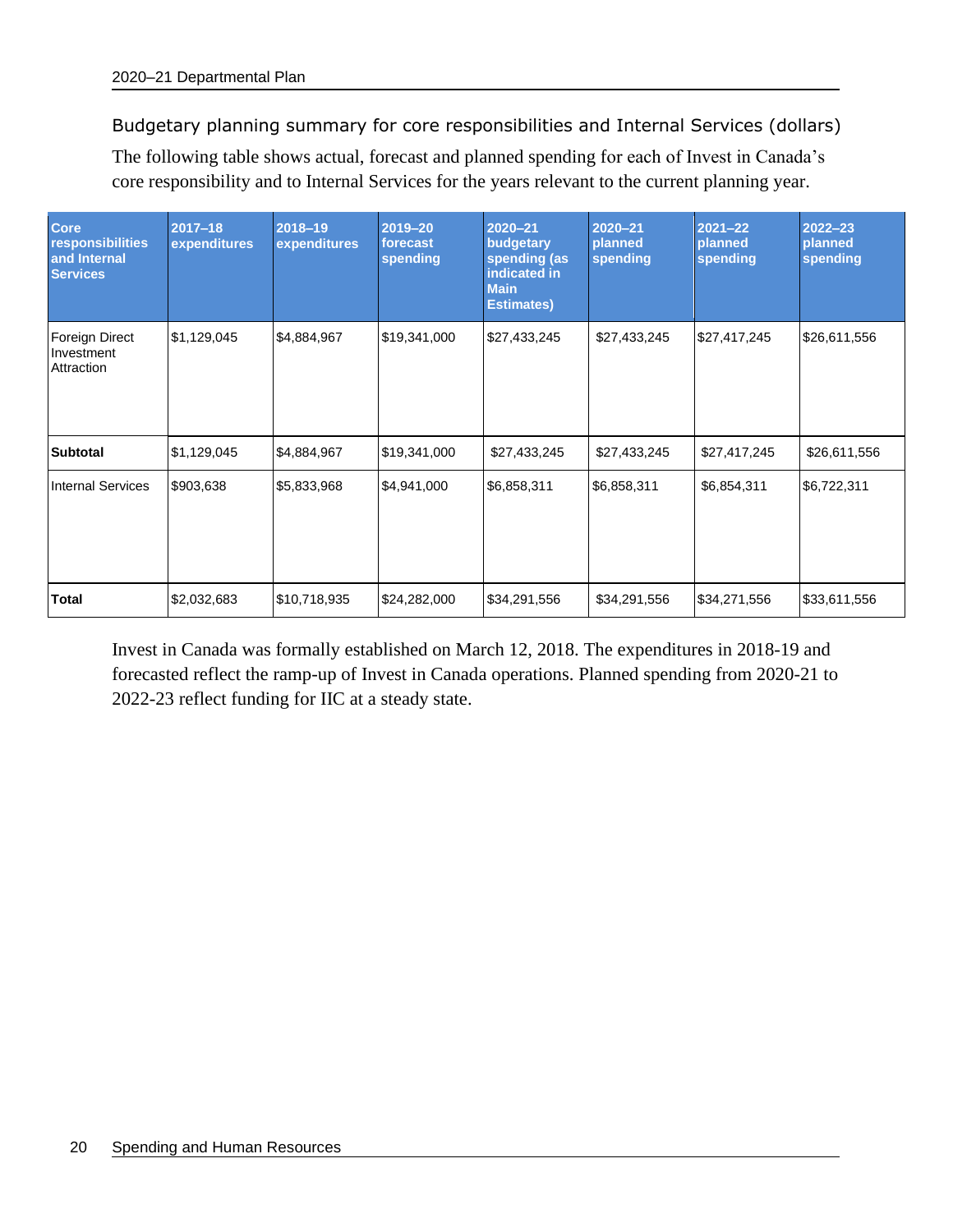### <span id="page-24-0"></span>Planned human resources

The following table shows actual, forecast and planned full-time equivalents (FTEs) for each core responsibility in Invest in Canada's departmental results framework and to Internal Services for the years relevant to the current planning year.

| <b>Core</b><br>responsibilities and<br><b>Internal Services</b> | $2017 - 18$<br>actual<br>full-time<br>equivalents | 2018-19<br>actual<br>full-time<br>equivalents | 2019-20<br>forecast<br>full-time<br>equivalents | 2020-21<br><b>planned</b><br>full-time<br>equivalents | $2021 - 22$<br><b>planned</b><br>full-time.<br>equivalents | $2022 - 23$<br>planned<br>full-time<br>equivalents |
|-----------------------------------------------------------------|---------------------------------------------------|-----------------------------------------------|-------------------------------------------------|-------------------------------------------------------|------------------------------------------------------------|----------------------------------------------------|
| Foreign Direct<br><b>Investment Attraction</b>                  | 0.75                                              | 29                                            | 57                                              | 57                                                    | 57                                                         | 57                                                 |
| <b>Subtotal</b>                                                 | 0.75                                              | 40                                            | 57                                              | 57                                                    | 57                                                         | 57                                                 |
| <b>Internal Services</b>                                        | 0.25                                              |                                               | 10                                              | 10                                                    | 10                                                         | 10                                                 |
| <b>Total</b>                                                    |                                                   | 36                                            | 67                                              | 67                                                    | 67                                                         | 67                                                 |

Human resources planning summary for core responsibilities and Internal Services

In 2018-19, Invest in Canada's human resources increased from 1 to 36 full-time equivalents (FTEs) to stand up the organization and build the capacity to deliver new programs and initiatives in support of its mandate and priorities. In 2018-19, the actual number of FTEs was on target based on launch date of the organization and ramp up. The variance in FTEs forecasted between 2018-19 and 2019-20 reflects an anticipated scale-up to a steady state.

### <span id="page-24-1"></span>Estimates by vote

Information on Invest in Canada's organizational appropriations is available in the [2020–21](http://www.tbs-sct.gc.ca/hgw-cgf/finances/pgs-pdg/gepme-pdgbpd/index-eng.asp)  [Main Estimates](http://www.tbs-sct.gc.ca/hgw-cgf/finances/pgs-pdg/gepme-pdgbpd/index-eng.asp)[.](http://www.tpsgc-pwgsc.gc.ca/recgen/cpc-pac/index-eng.html)<sup>iv</sup>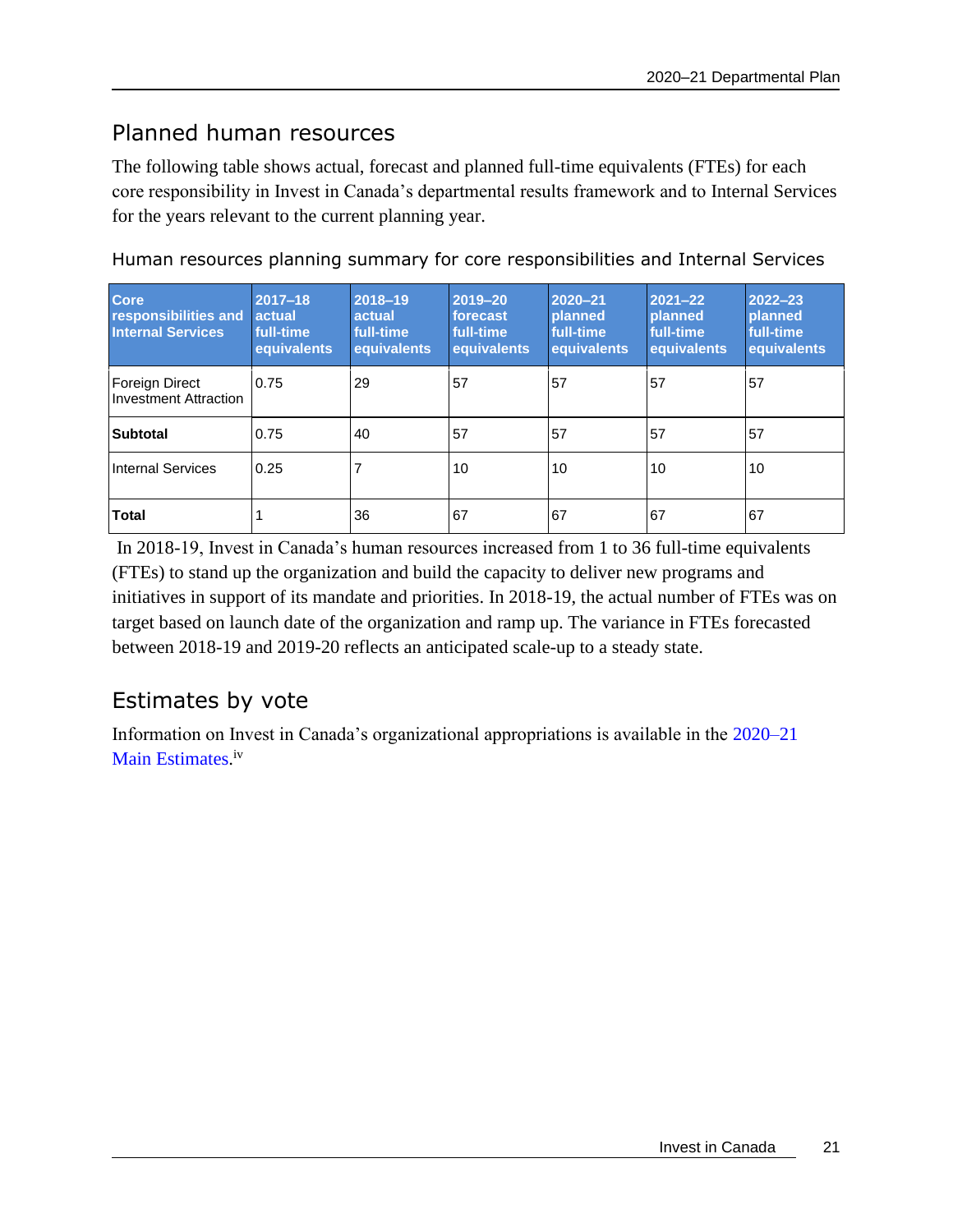### <span id="page-25-0"></span>Condensed future-oriented statement of operations

The condensed future-oriented statement of operations provides an overview of Invest in Canada's operations for 2019–20 to 2020–21.

The amounts for forecast and planned results in this statement of operations were prepared on an accrual basis. The amounts for forecast and planned spending presented in other sections of the Departmental Plan were prepared on an expenditure basis. Amounts may therefore differ.

A more detailed future-oriented statement of operations and associated notes, including a reconciliation of the net cost of operations to the requested authorities, are available on Invest in Canada's website.

### Condensed future-oriented statement of operations for the year ending March 31, 2021 (dollars)

| <b>Financial information</b>                                         | 2019-20 forecast<br><b>results</b> | 2020-21 planned<br><b>results</b> | <b>Difference</b><br>(2020-21 planned<br>results minus<br>2019-20 forecast<br>results) |
|----------------------------------------------------------------------|------------------------------------|-----------------------------------|----------------------------------------------------------------------------------------|
| Total expenses                                                       | \$20,983,000                       | \$32,799,000                      | \$11,816,000                                                                           |
| <b>Total revenues</b>                                                | \$0                                | \$0                               | \$0                                                                                    |
| Net cost of operations<br>before government funding<br>and transfers | \$20,983,000                       | \$32,799,000                      | \$11,816,000                                                                           |

The variance between planned and forecasted results reflects the scale-up of Invest in Canada's operations and build out of internal capacity following the launch of the organization in March 2018. The 2020-21 fiscal year will represent Invest in Canada's operations at a steady state.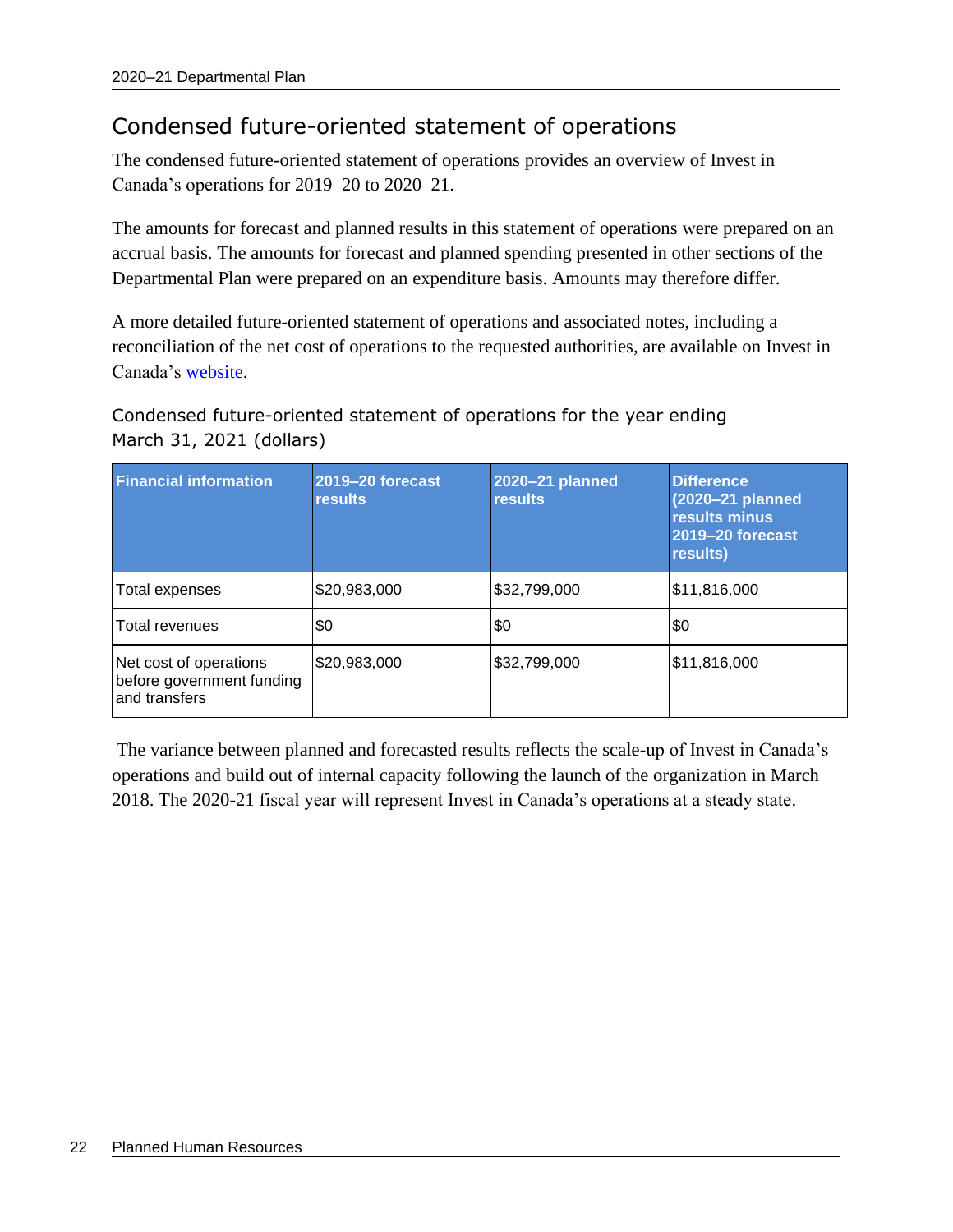### <span id="page-26-0"></span>Corporate information

### <span id="page-26-1"></span>Organizational profile

**Appropriate minister(s):** The Honourable Mary Ng, P.C., M.P.

**Institutional head:** Ian McKay

**Ministerial portfolio:** International Trade

**Enabling instrument(s):** Invest in Canada Act<sup>v</sup>

### **Year of incorporation / commencement:** 2018

**Other:** Invest in Canada is headquartered in Ottawa and is a departmental corporation, overseen by a board of directors (the board) accountable to the Minister of Small Business, Export Promotion and International Trade. The board is composed of eleven (11) part-time directors, including a Chairperson, Vice-Chairperson, and an ex-officio director, the Deputy Minister of the designated Minister. Apart from the Deputy Minister, all positions are appointed by Order-in-Council to hold office for terms not exceeding three years and are eligible for reappointment in the same or another capacity. A complete list of current board appointees is available on Invest in Canada's [website.](https://www.investcanada.ca/board-directors)

The board supervises and manages Invest in Canada's business and affairs and advises the Minister and the Chief Executive Officer on matters relating to the organization's mandate. The Chief Executive Officer is responsible for Invest in Canada's day-to-day operation.

Invest in Canada's enabling legislation provides the framework and powers of the organization. It also provides Invest in Canada authority over matters relating to human resources management, contracting, communications, travel and hospitality and other general administrative functions.

Invest in Canada works globally, in partnership with Global Affairs Canada and its Trade Commissioner Service, other federal departments, and provincial and municipal investment attraction offices, to promote Canada as a destination for foreign direct investment.

### <span id="page-26-2"></span>Raison d'être, mandate and role: who we are and what we do

"Raison d'être, mandate and role: who we are and what we do" is available on Invest in Canada's [website.](https://www.investcanada.ca/2018-19-departmental-plan/raison-detre)

### <span id="page-26-3"></span>Operating context

Information on the operating context is available on Invest in Canada's [website.](http://www.investcanada.ca/)

### <span id="page-26-4"></span>Reporting framework

Invest in Canada's approved departmental results framework and program inventory for 2020–21 are as follows: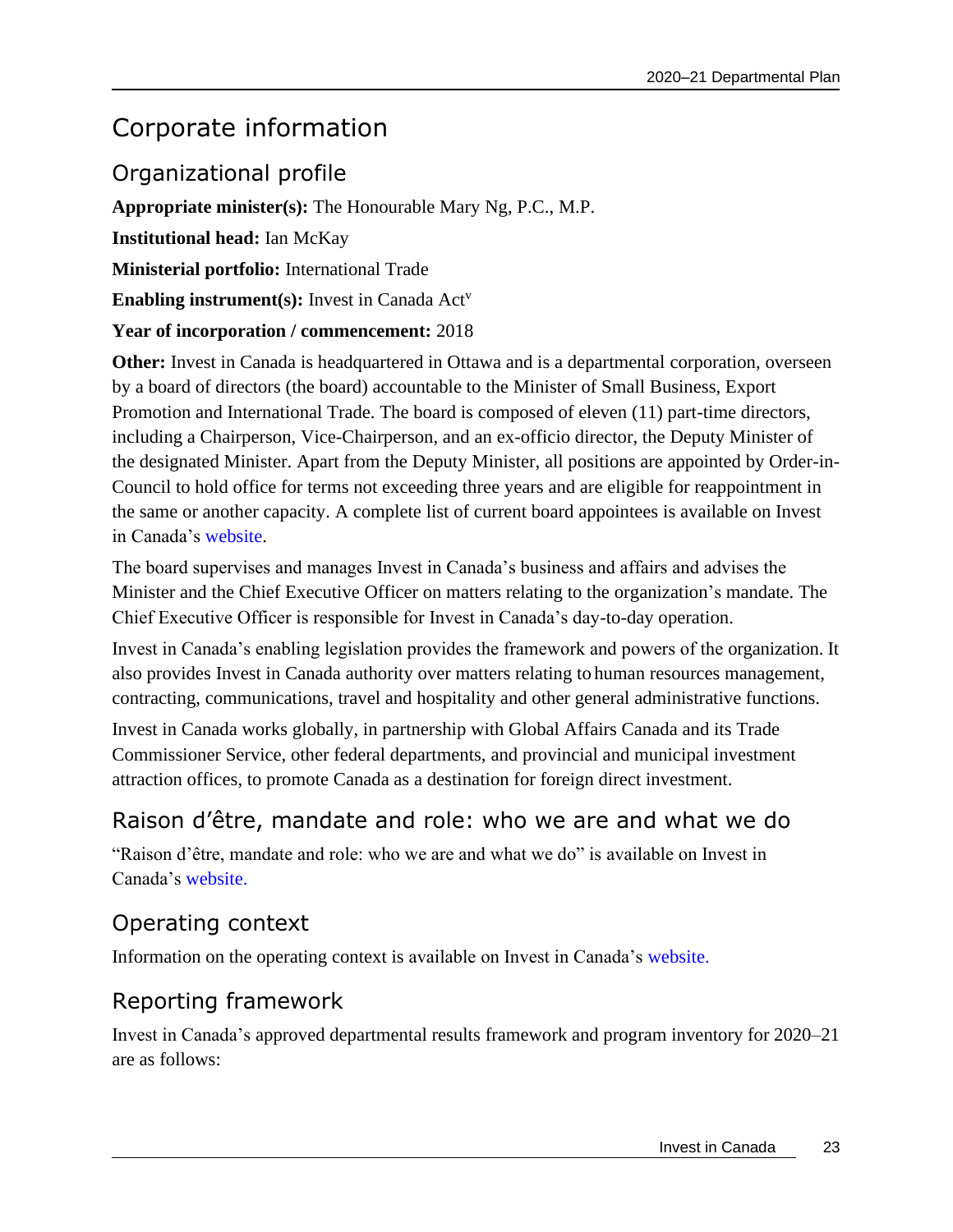|                                |                                                                                           | <b>Core Responsibility: Foreign Direct Investment Attraction</b>                                                                   |                                    |
|--------------------------------|-------------------------------------------------------------------------------------------|------------------------------------------------------------------------------------------------------------------------------------|------------------------------------|
|                                | Departmental result 1:                                                                    | Indicator: Improved score in global FDI attractiveness index                                                                       |                                    |
|                                | Canada's brand is<br>seen as a global<br>leader in investment                             | Indicator: Increased awareness/recognition of the Invest in<br>Canada brand                                                        |                                    |
| Departmental Results Framework | attraction                                                                                | Indicator: Percentage increase in "my opinion of Canada as a<br>prominent global leader for foreign investment"                    |                                    |
|                                | Departmental result 2:                                                                    | Indicator: Percentage increase of Canada's FDI stock                                                                               |                                    |
|                                | Canada is a location<br>and destination of<br>choice for global                           | Indicator: Increase in FDI stock from key target markets                                                                           |                                    |
|                                | investment                                                                                | Indicator: Increase in FDI investments from key sectors                                                                            | <b>Internal</b><br><b>Services</b> |
|                                | Departmental result 3:<br>Global investors have                                           | Indicator: Number of investors/decision makers using the<br>independent Cost Comparative Analysis Tool for FDI decisions           |                                    |
|                                | simplified access to<br>partners, services and<br>tools to accelerate<br>their investment | Indicator: Number of partners collaborating to access, build and<br>format data sets to be highly available to potential investors |                                    |
|                                |                                                                                           | Indicator: Number of investment leads facilitated with partners                                                                    |                                    |
|                                | Marketing                                                                                 |                                                                                                                                    |                                    |
|                                | <b>Investor Services</b>                                                                  |                                                                                                                                    |                                    |
| Program<br>nvento              |                                                                                           | Data Partnerships and Pan-Canadian Collaboration                                                                                   |                                    |
|                                |                                                                                           |                                                                                                                                    |                                    |
|                                |                                                                                           |                                                                                                                                    |                                    |
|                                |                                                                                           |                                                                                                                                    |                                    |
|                                |                                                                                           |                                                                                                                                    |                                    |
| 24                             | Corporate information                                                                     |                                                                                                                                    |                                    |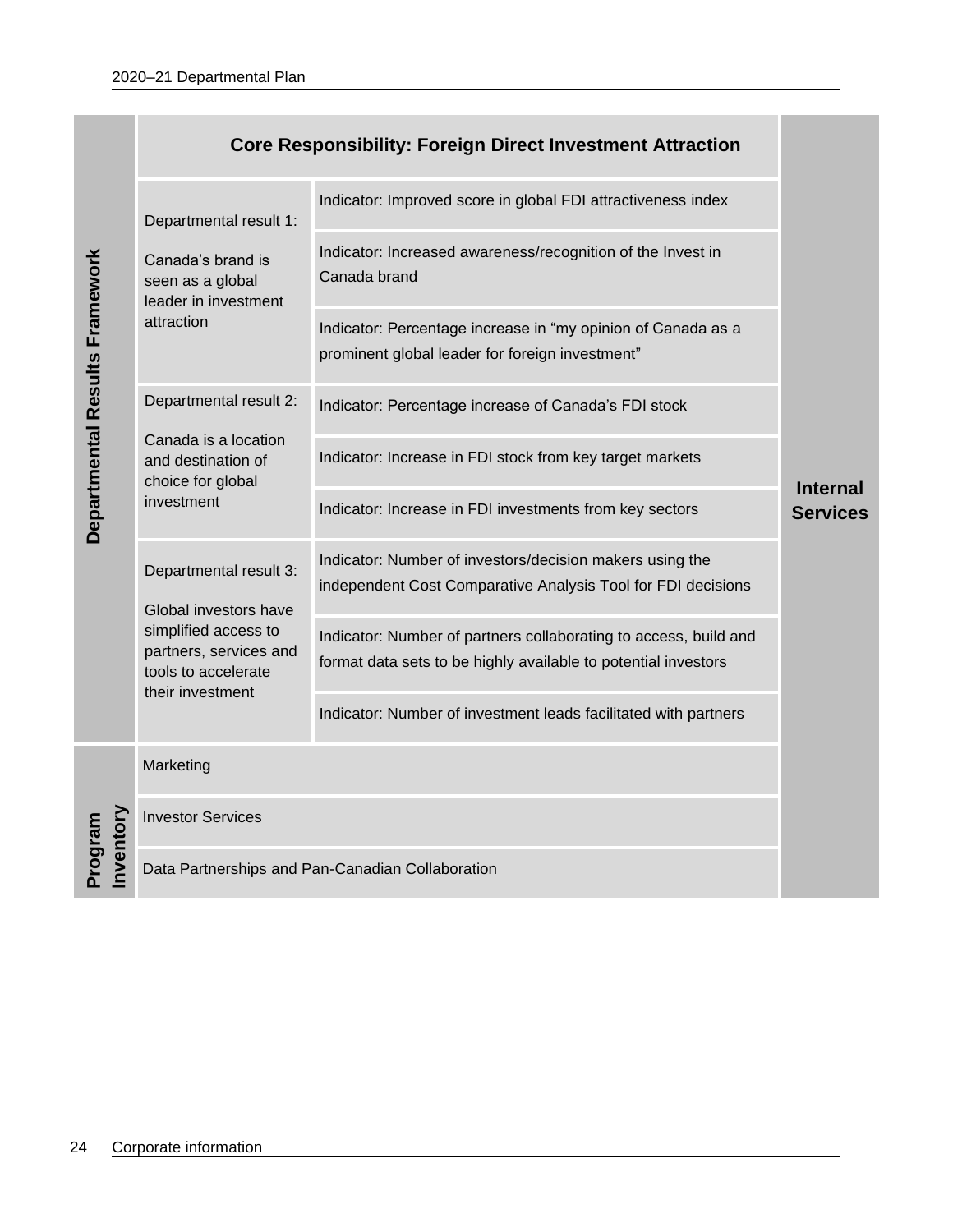### Changes to the approved reporting framework since 2019–20

The reporting framework in the 2020-21 Departmental Plan has been refined since 2019-20 to include departmental results and indicators which were not included in last year's departmental plan.

| <b>Structure</b>           | $2019 - 20$                                | $2020 - 21$                                                                                                        | Change       | <b>Reason for</b><br>change |
|----------------------------|--------------------------------------------|--------------------------------------------------------------------------------------------------------------------|--------------|-----------------------------|
| <b>Core responsibility</b> | Foreign Direct<br>Investment<br>Attraction | <b>Foreign Direct</b><br><b>Investment Attraction</b>                                                              | No change    | Not applicable              |
| <b>Result</b>              | Not applicable                             | Canada's brand is seen<br>as a global leader in<br>investment attraction                                           | New result   | Note 1                      |
| <b>Result</b>              | Not applicable                             | Canada is a location<br>and destination of<br>choice for global<br>investment                                      | New result   | Note 1                      |
| Result                     | Not applicable                             | Global investors have<br>simplified access to<br>partners, services and<br>tools to accelerate their<br>investment | New result   | Note 1                      |
| Program                    | Marketing and<br>Outreach                  | Marketing                                                                                                          | Title change | Note 2                      |
| Program                    | Partnerships &<br>Strategy<br>Development  | Data Partnerships and<br>Pan-Canadian<br>Collaboration                                                             | Title change | Note 2                      |

**Note 1:** New result and indicators as the departmental results framework was not established for 2019-20.

**Note 2:** Better reflects recent changes to refine program descriptions.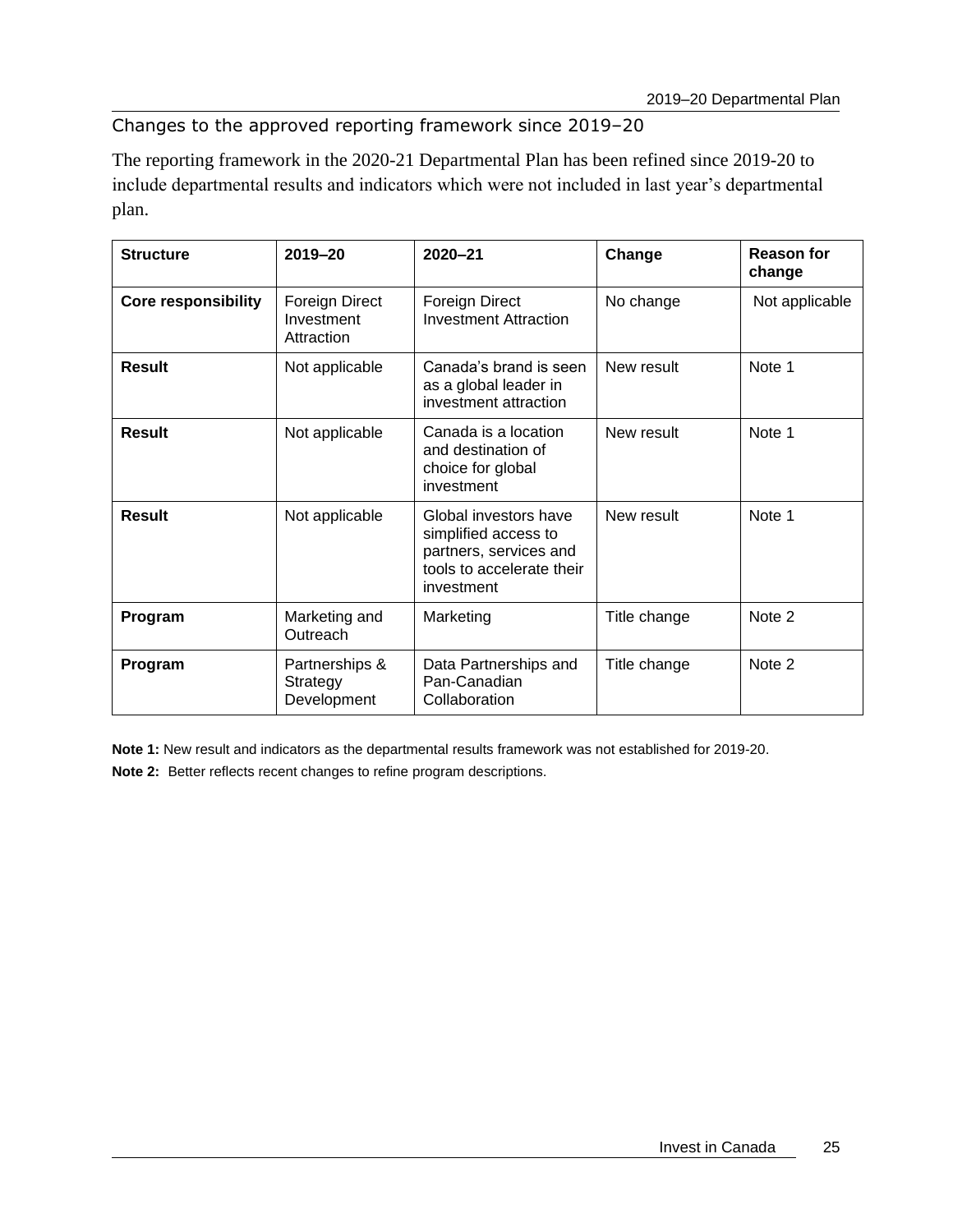## <span id="page-29-0"></span>Supporting information on the program inventory

Supporting information on planned expenditures, human resources, and results related to Invest In Canada's program inventory is available in the GC [InfoBase.](https://www.tbs-sct.gc.ca/ems-sgd/edb-bdd/index-eng.html)<sup>vi</sup>

## <span id="page-29-1"></span>Supplementary information tables

The following supplementary information tables are available on Invest in Canada's [website:](https://www.investcanada.ca/2018-19-departmental-plan/supplimentary-tables)

- Departmental Sustainable Development Strategy
- Gender-based analysis plus

## <span id="page-29-2"></span>Federal tax expenditures

Invest in Canada's Departmental Plan does not include information on tax expenditures that relate to its planned results for 2020–21.

Tax expenditures are the responsibility of the Minister of Finance, and the Department of Finance Canada publishes cost estimates and projections for government-wide tax expenditures each year in the [Report on Federal Tax Expenditures.](http://www.fin.gc.ca/purl/taxexp-eng.asp)<sup>vii</sup> This report provides detailed information on tax expenditures, including objectives, historical background and references to related federal spending programs, as well as evaluations, research papers and gender-based analysis. The tax measures presented in this report are solely the responsibility of the Minister of Finance.

## <span id="page-29-3"></span>Organizational contact information

**Mailing address** 160 Elgin Street, 18th Floor Ottawa, ON K2P 2P7 **Email:** [CorporateServices@InvCanada.ca](mailto:CorporateServices@InvCanada.ca) **Website(s):** [www.investcanada.ca](http://www.investcanada.ca/)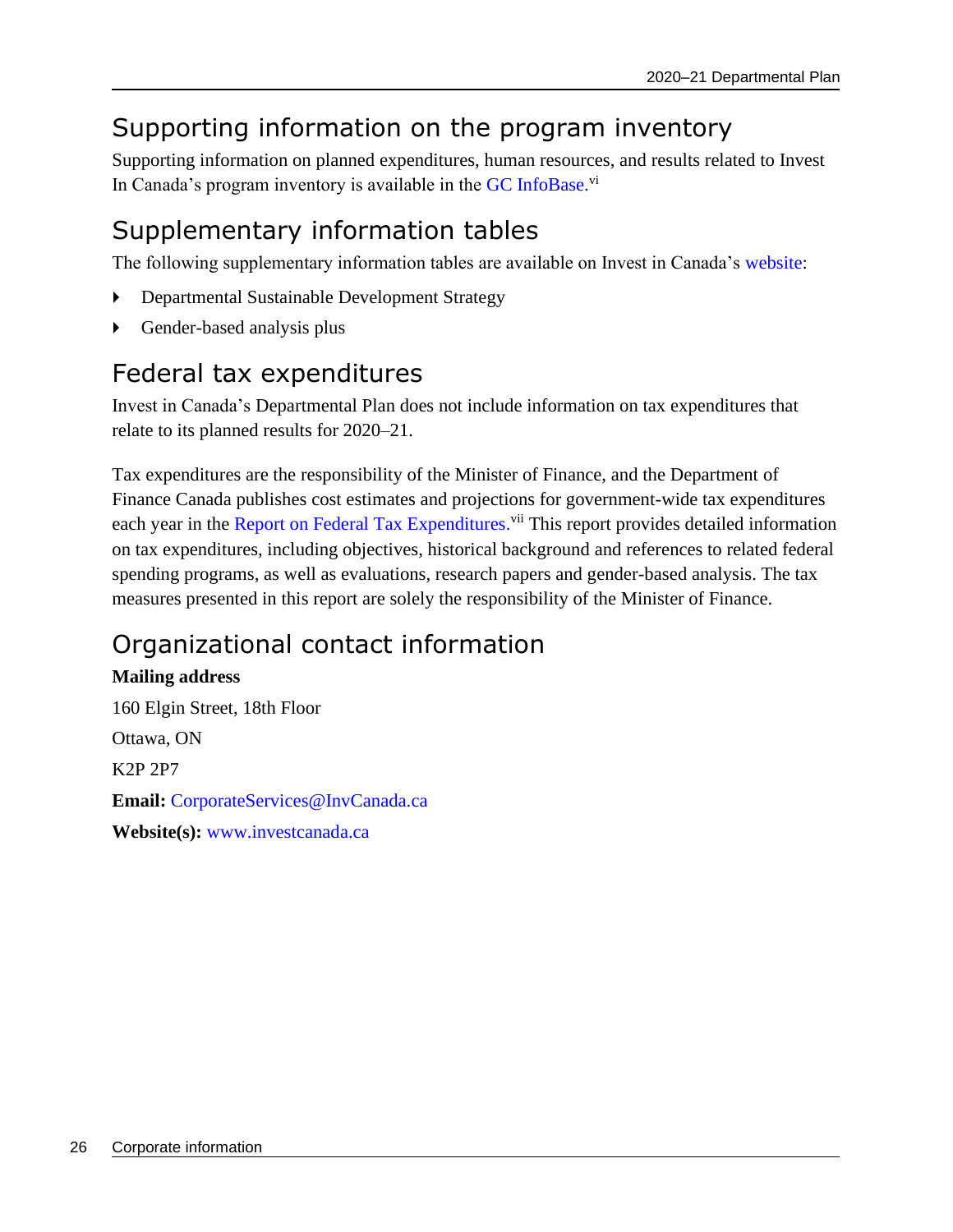## <span id="page-30-0"></span>Appendix: definitions

### **appropriation (crédit)**

Any authority of Parliament to pay money out of the Consolidated Revenue Fund.

### **budgetary expenditures (dépenses budgétaires)**

Operating and capital expenditures; transfer payments to other levels of government, organizations or individuals; and payments to Crown corporations.

### **core responsibility (responsabilité essentielle)**

An enduring function or role performed by a department. The intentions of the department with respect to a core responsibility are reflected in one or more related departmental results that the department seeks to contribute to or influence.

### **Departmental Plan (plan ministériel)**

A report on the plans and expected performance of a department over a 3-year period. Departmental Plans are tabled in Parliament each spring.

### **departmental priority (priorité ministérielle)**

A plan or project that a department has chosen to focus and report on during the planning period. Departmental priorities represent the things that are most important or what must be done first to support the achievement of the desired departmental results.

### **departmental result (résultat ministériel)**

A consequence or outcome that a department seeks to achieve. A departmental result is often outside departments' immediate control, but it should be influenced by program-level outcomes.

### **departmental result indicator (indicateur de résultat ministériel)**

A factor or variable that provides a valid and reliable means to measure or describe progress on a departmental result.

### **departmental results framework (cadre ministériel des résultats)**

A framework that consists of the department's core responsibilities, departmental results and departmental result indicators.

### **Departmental Results Report (rapport sur les résultats ministériels)**

A report on a department's actual accomplishments against the plans, priorities and expected results set out in the corresponding Departmental Plan.

### **experimentation (expérimentation)**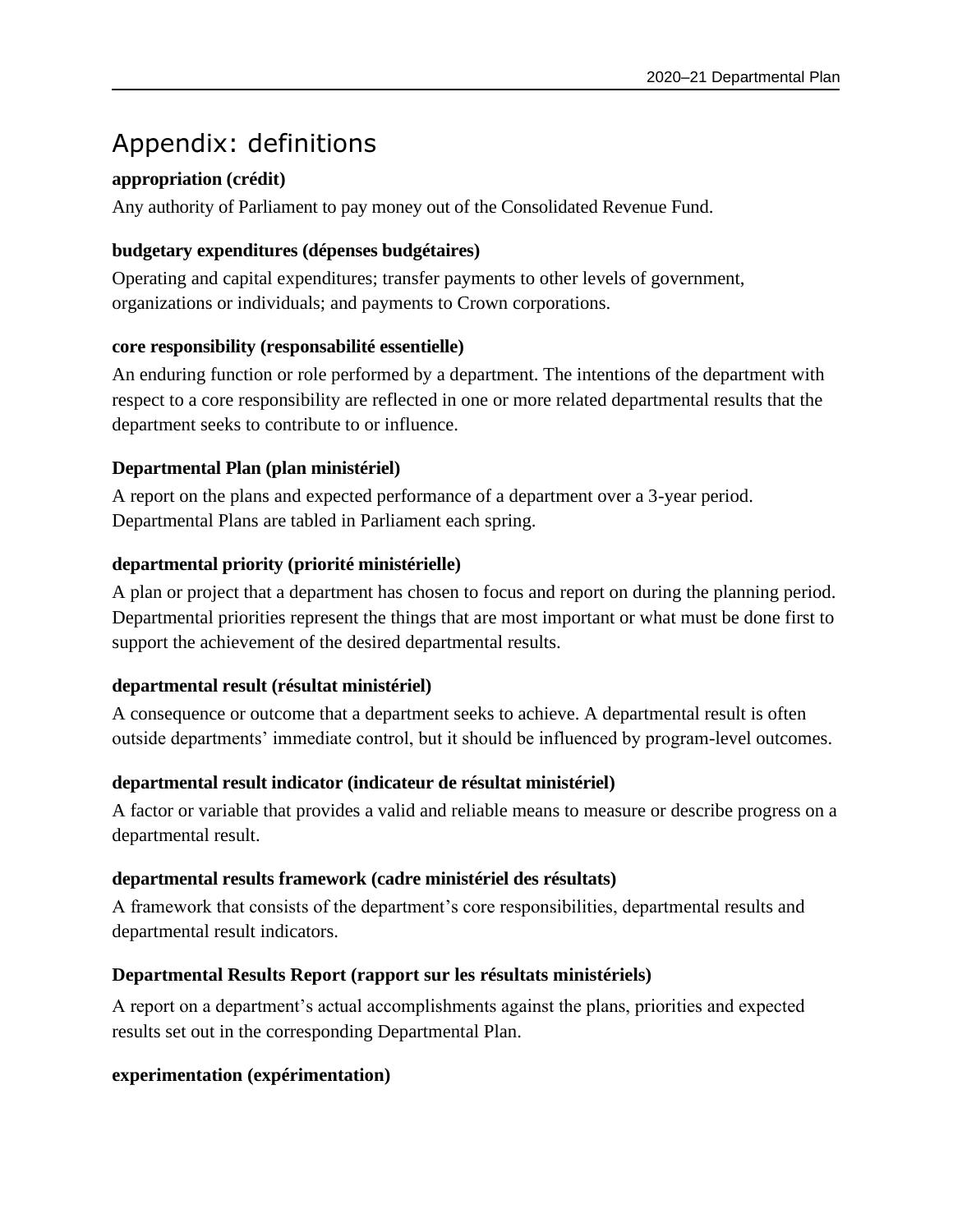The conducting of activities that seek to first explore, then test and compare, the effects and impacts of policies and interventions in order to inform evidence-based decision-making, and improve outcomes for Canadians, by learning what works and what doesn't. Experimentation is related to, but distinct form innovation (the trying of new things), because it involves a rigorous comparison of results. For example, using a new website to communicate with Canadians can be an innovation; systematically testing the new website against existing outreach tools or an old website to see which one leads to more engagement, is experimentation.

#### **full-time equivalent (équivalent temps plein)**

A measure of the extent to which an employee represents a full person-year charge against a departmental budget. Full-time equivalents are calculated as a ratio of assigned hours of work to scheduled hours of work. Scheduled hours of work are set out in collective agreements.

### **gender-based analysis plus (GBA+) (analyse comparative entre les sexes plus [ACS+])**

An analytical process used to assess how diverse groups of women, men and gender-diverse people experience policies, programs and services based on multiple factors including race, ethnicity, religion, age, and mental or physical disability.

#### **government-wide priorities (priorités pangouvernementales)**

For the purpose of the 2020–21 Departmental Plan, government-wide priorities refers to those high-level themes outlining the government's agenda in the 2015 Speech from the Throne, namely: Growth for the Middle Class; Open and Transparent Government; A Clean Environment and a Strong Economy; Diversity is Canada's Strength; and Security and Opportunity.

### **horizontal initiative (initiative horizontale)**

An initiative in which two or more federal organizations are given funding to pursue a shared outcome, often linked to a government priority.

#### **non-budgetary expenditures (dépenses non budgétaires)**

Net outlays and receipts related to loans, investments and advances, which change the composition of the financial assets of the Government of Canada.

#### **performance (rendement)**

What an organization did with its resources to achieve its results, how well those results compare to what the organization intended to achieve, and how well lessons learned have been identified.

### **performance indicator (indicateur de rendement)**

A qualitative or quantitative means of measuring an output or outcome, with the intention of gauging the performance of an organization, program, policy or initiative respecting expected results.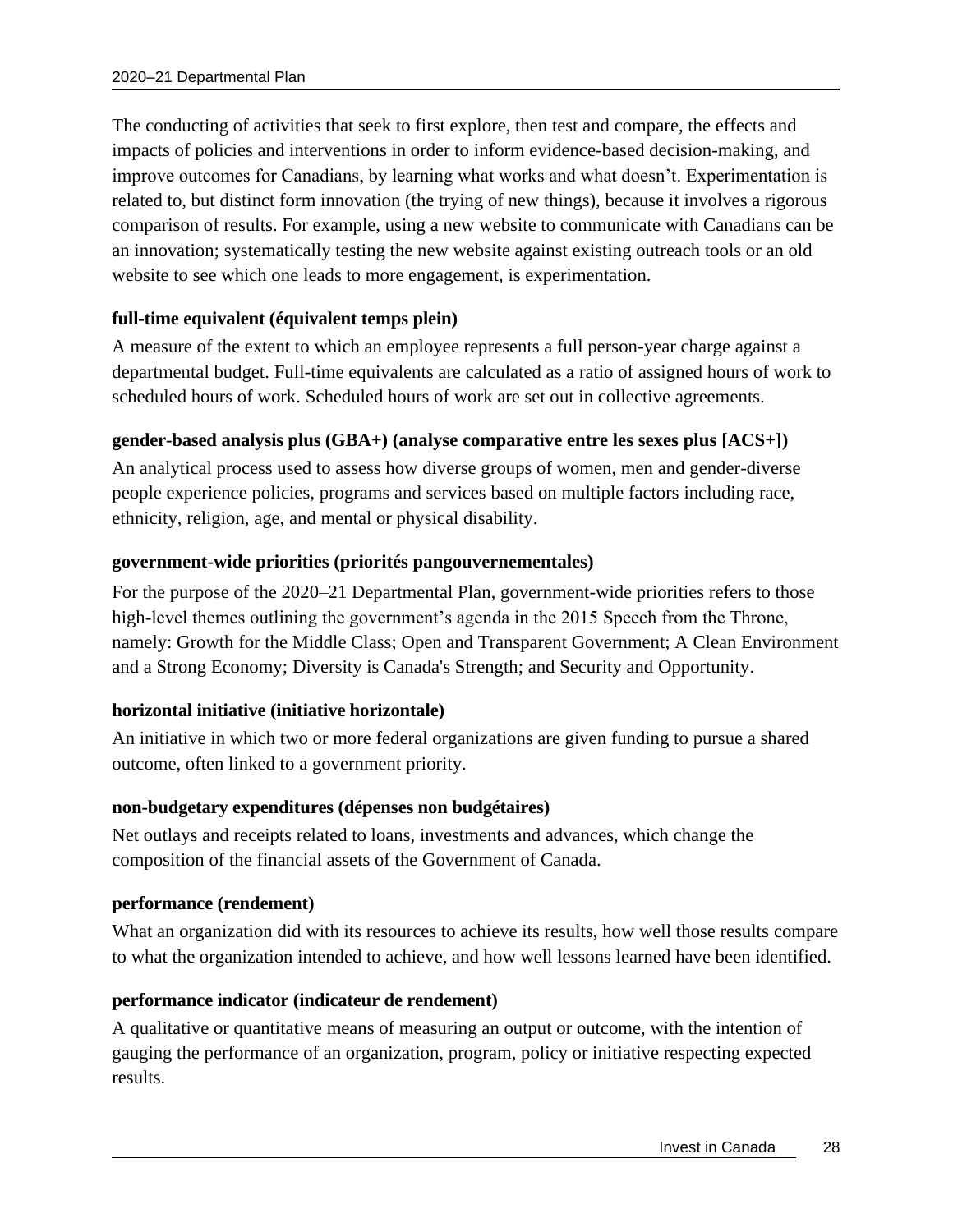### **performance reporting (production de rapports sur le rendement)**

The process of communicating evidence-based performance information. Performance reporting supports decision-making, accountability and transparency.

### **plan (plan)**

The articulation of strategic choices, which provides information on how an organization intends to achieve its priorities and associated results. Generally a plan will explain the logic behind the strategies chosen and tend to focus on actions that lead up to the expected result.

### **planned spending (dépenses prévues)**

For Departmental Plans and Departmental Results Reports, planned spending refers to those amounts presented in the Main Estimates.

A department is expected to be aware of the authorities that it has sought and received. The determination of planned spending is a departmental responsibility, and departments must be able to defend the expenditure and accrual numbers presented in their Departmental Plans and Departmental Results Reports.

### **program (programme)**

Individual or groups of services, activities or combinations thereof that are managed together within the department and focus on a specific set of outputs, outcomes or service levels.

### **program inventory (répertoire des programmes)**

Identifies all of the department's programs and describes how resources are organized to contribute to the department's core responsibilities and results.

### **result (résultat)**

An external consequence attributed, in part, to an organization, policy, program or initiative. Results are not within the control of a single organization, policy, program or initiative; instead they are within the area of the organization's influence.

### **statutory expenditures (dépenses législatives)**

Expenditures that Parliament has approved through legislation other than appropriation acts. The legislation sets out the purpose of the expenditures and the terms and conditions under which they may be made.

### **strategic outcome (résultat stratégique)**

A long-term and enduring benefit to Canadians that is linked to the organization's mandate, vision and core functions.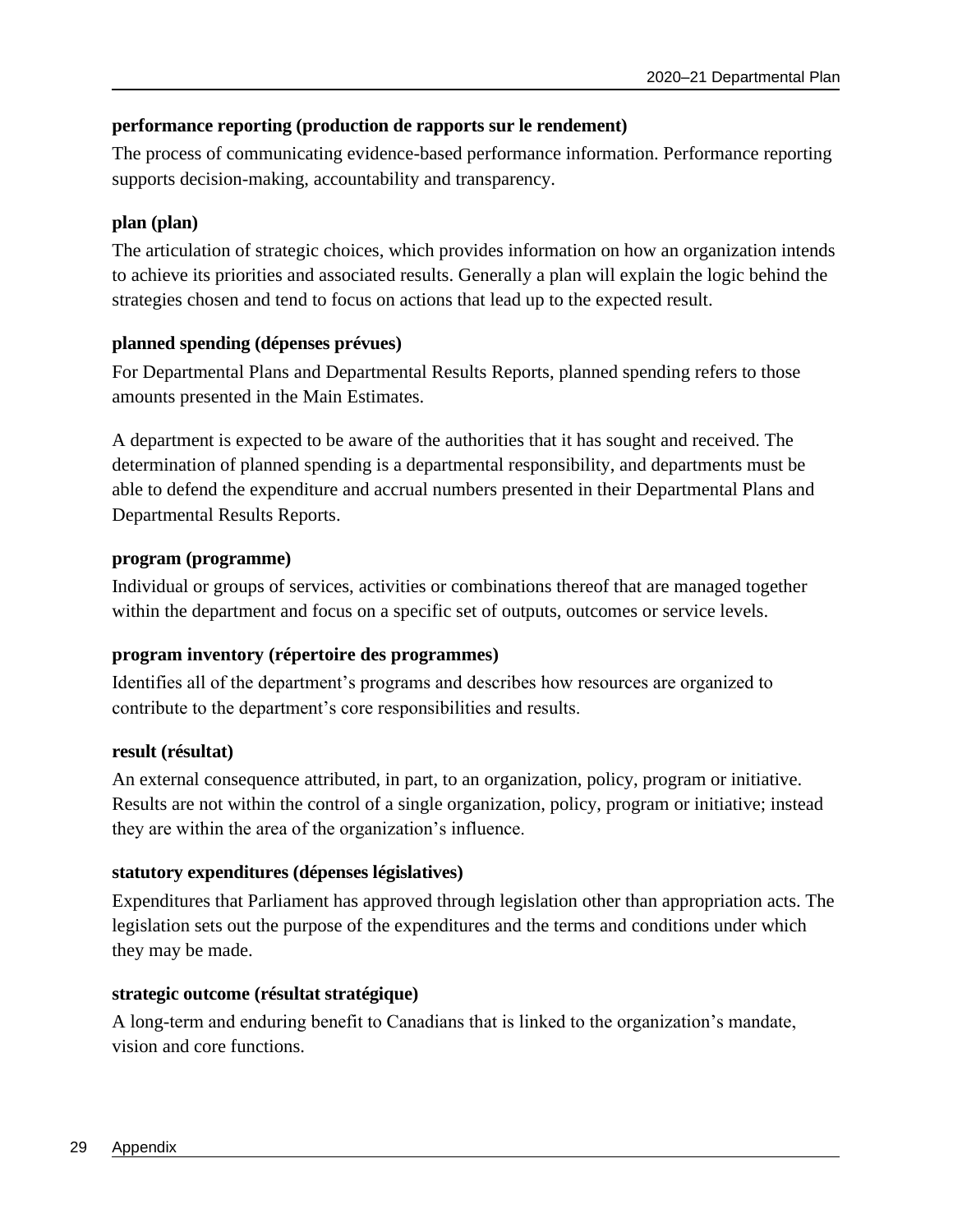#### **target (cible)**

A measurable performance or success level that an organization, program or initiative plans to achieve within a specified time period. Targets can be either quantitative or qualitative.

#### **voted expenditures (dépenses votées)**

Expenditures that Parliament approves annually through an Appropriation Act. The vote wording becomes the governing conditions under which these expenditures may be made.